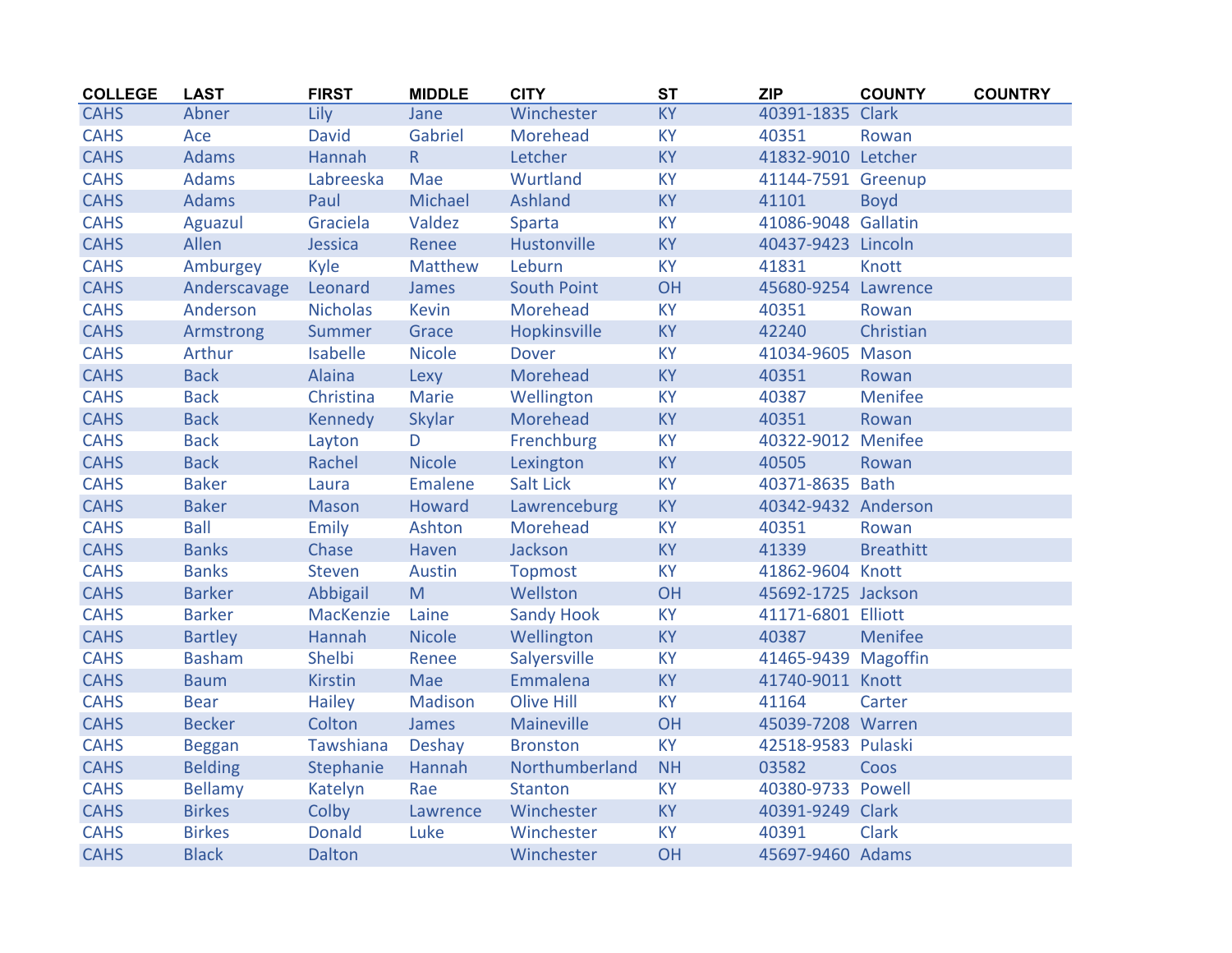| <b>CAHS</b> | <b>Black</b>      | Shelley         | Marie           | <b>Beaver Falls</b>   | PA        | 15010-2017 Beaver    |              |
|-------------|-------------------|-----------------|-----------------|-----------------------|-----------|----------------------|--------------|
| <b>CAHS</b> | <b>Blackburn</b>  | Adrianna        | Cheyenne        | <b>Blue River</b>     | <b>KY</b> | 41607-0060 Floyd     |              |
| <b>CAHS</b> | <b>Blackburn</b>  | Cristy          |                 | Hueysville            | <b>KY</b> | 41640                | Floyd        |
| <b>CAHS</b> | <b>Blackburn</b>  | LaVinnia        | Chalyn          | <b>Hatfield</b>       | <b>KY</b> | 41514                | <b>Pike</b>  |
| <b>CAHS</b> | <b>Blair</b>      | Andrea          | L.              | Staffordsville        | <b>KY</b> | 41256-8948 Johnson   |              |
| <b>CAHS</b> | <b>Blair</b>      | <b>Brett</b>    | Cameron         | Georgetown            | <b>KY</b> | 40324                | <b>Scott</b> |
| <b>CAHS</b> | <b>Blevins</b>    | <b>Dylan</b>    | Ferguson        | Russell               | <b>KY</b> | 41169                | Greenup      |
| <b>CAHS</b> | <b>Bogucki</b>    | Michael         | Collin          | Grayson               | <b>KY</b> | 41143-1220 Carter    |              |
| <b>CAHS</b> | <b>Bowen</b>      | Courtney        | Michelle        | Hagerhill             | <b>KY</b> | 41222-8917 Johnson   |              |
| <b>CAHS</b> | <b>Bowling</b>    | <b>Desirea</b>  |                 | Premium               | <b>KY</b> | 41845-9006 Letcher   |              |
| <b>CAHS</b> | <b>Bowling</b>    | Sara            | Hope            | <b>Murray</b>         | <b>KY</b> | 42071                | Calloway     |
| <b>CAHS</b> | <b>Bowman</b>     | Madison         | <b>Danielle</b> | Morehead              | <b>KY</b> | 40351-9325 Rowan     |              |
| <b>CAHS</b> | <b>Boyd</b>       | Hunter          | Chase           | <b>Ashland</b>        | <b>KY</b> | 41102                | <b>Boyd</b>  |
| <b>CAHS</b> | <b>Brewer</b>     | Lauren          |                 | Ashland               | <b>KY</b> | 41101                | <b>Boyd</b>  |
| <b>CAHS</b> | <b>Brewer</b>     | <b>Nicholas</b> | Lee             | <b>Columbus</b>       | OH        | 43207-4945 Franklin  |              |
| <b>CAHS</b> | <b>Britton</b>    | Jane            | Rose            | <b>Hazard</b>         | <b>KY</b> | 41701-1650 Perry     |              |
| <b>CAHS</b> | <b>Broadhurst</b> | Janessa         | Jadelyn         | Louisville            | <b>KY</b> | 40213-1420 Jefferson |              |
| <b>CAHS</b> | <b>Brockett</b>   | Cristen         | Kylee           | Ashland               | <b>KY</b> | 41102-4329 Boyd      |              |
| <b>CAHS</b> | <b>Bruce</b>      | Kallee          | M               | <b>Mount Sterling</b> | <b>KY</b> | 40353                | Montgomery   |
| <b>CAHS</b> | <b>Bruce</b>      | Noah            | S               | Louisville            | <b>KY</b> | 40272-3913 Jefferson |              |
| <b>CAHS</b> | <b>Bryant</b>     | Meghan          | Reece           | <b>Martin</b>         | <b>KY</b> | 41649-8060 Floyd     |              |
| <b>CAHS</b> | <b>Buckle</b>     | Madison         | <b>Nicole</b>   | Lucasville            | OH        | 45618                | <b>Adams</b> |
| <b>CAHS</b> | <b>Bullock</b>    | Sara-Mae        | Elizabeth       | Waynesburg            | <b>KY</b> | 40489-9154 Lincoln   |              |
| <b>CAHS</b> | <b>Buren</b>      | <b>Baily</b>    | Marie           | Louisville            | <b>KY</b> | 40241-6410 Jefferson |              |
| <b>CAHS</b> | <b>Burnett</b>    | Chandra         | KyLee           | Georgetown            | <b>KY</b> | 40324-1220 Scott     |              |
| <b>CAHS</b> | <b>Burnette</b>   | <b>Dakota</b>   | Shelton         | Morehead              | OH        | 40351                | Jackson      |
| <b>CAHS</b> | <b>Burnette</b>   | <b>Tayler</b>   | <b>Nicole</b>   | Morehead              | <b>KY</b> | 40351                | Rowan        |
| <b>CAHS</b> | <b>Bush</b>       | <b>Brendan</b>  | Anthony         | Ezel                  | <b>KY</b> | 41425-8614 Morgan    |              |
| <b>CAHS</b> | <b>Bush</b>       | Jacob           |                 | <b>Evarts</b>         | <b>KY</b> | 40828                | Harlan       |
| <b>CAHS</b> | <b>Buttry</b>     | Jacob           | Wayne           | Paris                 | <b>KY</b> | 40361-9547           | Bourbon      |
| <b>CAHS</b> | Callahan          | Scott           | Patrick         | Catlettsburg          | <b>KY</b> | 41129                | <b>Boyd</b>  |
| <b>CAHS</b> | Callihan          | Katlyn          | Louise          | Morehead              | <b>KY</b> | 40351                | Rowan        |
| <b>CAHS</b> | Campbell          | Alydia          | Nichole         | <b>Stanton</b>        | <b>KY</b> | 40380-7100 Powell    |              |
| <b>CAHS</b> | Campbell          | <b>Brandon</b>  | Michael         | Hazard                | <b>KY</b> | 41701-8085 Perry     |              |
| <b>CAHS</b> | Campbell          | Kyler           | Scott           | Frankfort             | <b>KY</b> | 40601-8167 Franklin  |              |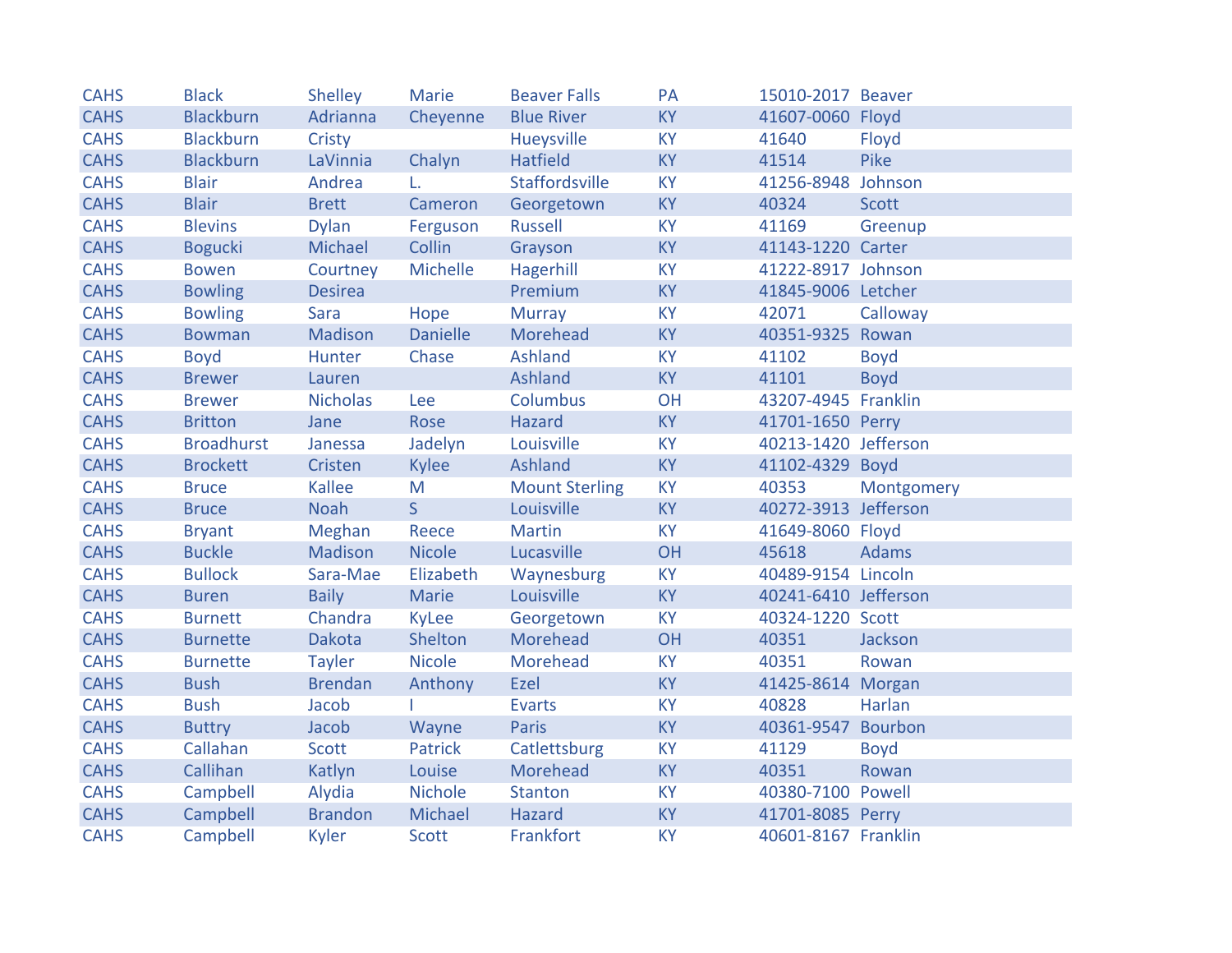| <b>CAHS</b> | Campbell        | Lori              | R.                            | <b>West Liberty</b>     | <b>KY</b> | 41472-0488 Morgan    |              |
|-------------|-----------------|-------------------|-------------------------------|-------------------------|-----------|----------------------|--------------|
| <b>CAHS</b> | Capek           | Sofia             | <b>Isabel</b>                 | Florence                | <b>KY</b> | 41042-7834 Boone     |              |
| <b>CAHS</b> | Carlson         | Loren             | <b>Blake</b>                  | Morehead                | <b>KY</b> | 40351-6087 Rowan     |              |
| <b>CAHS</b> | Carpenter       | Jenny             |                               | <b>Mt Sterling</b>      | <b>KY</b> | 40353                | Montgomery   |
| <b>CAHS</b> | Carreon         | Pamela            | <b>Kirsten</b>                | Morehead                | <b>KY</b> | 40351                | Rowan        |
| <b>CAHS</b> | Carreon         | Ramiro            | <b>Kyland Dillon Morehead</b> |                         | <b>KY</b> | 40351                | Rowan        |
| <b>CAHS</b> | Carter          | Lauren            | N.                            | <b>High Point</b>       | <b>NC</b> | 27265-8405 Guilford  |              |
| <b>CAHS</b> | Cartwright      | Kaitlyn           | Nichole                       | Grayson                 | <b>KY</b> | 41143-8922 Carter    |              |
| <b>CAHS</b> | Cassidy-Vogel   | <b>Bailie</b>     | N                             | Winchester              | <b>KY</b> | 40391                | <b>Clark</b> |
| <b>CAHS</b> | Castle          | Aarika            | Chelsea                       | <b>Taylorsville</b>     | <b>KY</b> | 40071                | Spencer      |
| <b>CAHS</b> | Catron          | Sarah             | <b>Beth</b>                   | Morehead                | <b>KY</b> | 40351                | Rowan        |
| <b>CAHS</b> | Chase           | Jackson           | Thomas                        | <b>Castle Rock</b>      | CO        | 80109-3740 Douglas   |              |
| <b>CAHS</b> | Chenot          | Morgan            | Sierra                        | Independence            | <b>KY</b> | 41051-8162 Kenton    |              |
| <b>CAHS</b> | Chesney         | Alora             | Taron                         | Morehead                | <b>KY</b> | 40351                | Rowan        |
| <b>CAHS</b> | Chevalier       | Matthew           | Joseph                        | Pikeville               | <b>KY</b> | 41501-9201 Pike      |              |
| <b>CAHS</b> | Chevalier       | <b>Nicholas</b>   | James                         | Pikeville               | <b>KY</b> | 41501-9201 Pike      |              |
| <b>CAHS</b> | <b>Clackett</b> | <b>Baylee</b>     | $R_{\cdot}$                   | Port Jefferson Stati NY |           | 11776-4489 Suffolk   |              |
| <b>CAHS</b> | <b>Clark</b>    | Cheyenne          | Alejandra                     | Harrodsburg             | <b>KY</b> | 40330-9406 Mercer    |              |
| <b>CAHS</b> | <b>Clark</b>    | Kendyll           | Marie                         | Paris                   | <b>KY</b> | 40361-8852 Bourbon   |              |
| <b>CAHS</b> | Clay            | Angelique         | <b>MaRay</b>                  | <b>Blacklick</b>        | OH        | 43004                | Franklin     |
| <b>CAHS</b> | Clay            | Lydia             | Katherine                     | <b>Taylorsville</b>     | <b>KY</b> | 40071-8323 Spencer   |              |
| <b>CAHS</b> | Clere           | Steven            | Ray                           | <b>Ashland</b>          | <b>KY</b> | 41101                | Greenup      |
| <b>CAHS</b> | Clere           | Tera              | <b>Danielle</b>               | <b>Ashland</b>          | <b>KY</b> | 41101                | Greenup      |
| <b>CAHS</b> | Cochran         | Joshua            | <b>Blake</b>                  | Hagerhill               | <b>KY</b> | 41222-8933 Johnson   |              |
| <b>CAHS</b> | Coffey          | Ashley            | Marie                         | Lexington               | <b>KY</b> | 40515-1092 Fayette   |              |
| <b>CAHS</b> | Colegrove       | Allison           | Dawn                          | <b>Ashland</b>          | <b>KY</b> | 41102-6107 Boyd      |              |
| <b>CAHS</b> | Coleman         | Gregory           | Ethan                         | Phelps                  | <b>KY</b> | 41553-8784 Pike      |              |
| <b>CAHS</b> | Collier         | Kristen           |                               | Whitesburg              | <b>KY</b> | 41858-7856 Letcher   |              |
| <b>CAHS</b> | <b>Collins</b>  | Mikaela           | B                             | <b>South Shore</b>      | <b>KY</b> | 41175-7639 Greenup   |              |
| <b>CAHS</b> | <b>Collins</b>  | <b>Tessa</b>      | L                             | Morehead                | <b>KY</b> | 40351-7045 Rowan     |              |
| <b>CAHS</b> | Combs           | Eugene            |                               | <b>Hazard</b>           | <b>KY</b> | 41701-7722 Perry     |              |
| <b>CAHS</b> | Combs           | Sarah             | Elizabeth                     | Pineville               | <b>KY</b> | 40977                | <b>Bell</b>  |
| <b>CAHS</b> | <b>Comstock</b> | <b>Breanna</b>    | <b>Nicole</b>                 | Louisville              | <b>KY</b> | 40299-1360 Jefferson |              |
| <b>CAHS</b> | Cook            | Cameron           | Thomas                        | <b>Stanton</b>          | <b>KY</b> | 40380                | Powell       |
| <b>CAHS</b> | Cook            | Christopher Dylan |                               | Jeffersonville          | IN        | 47130-8126 Clark     |              |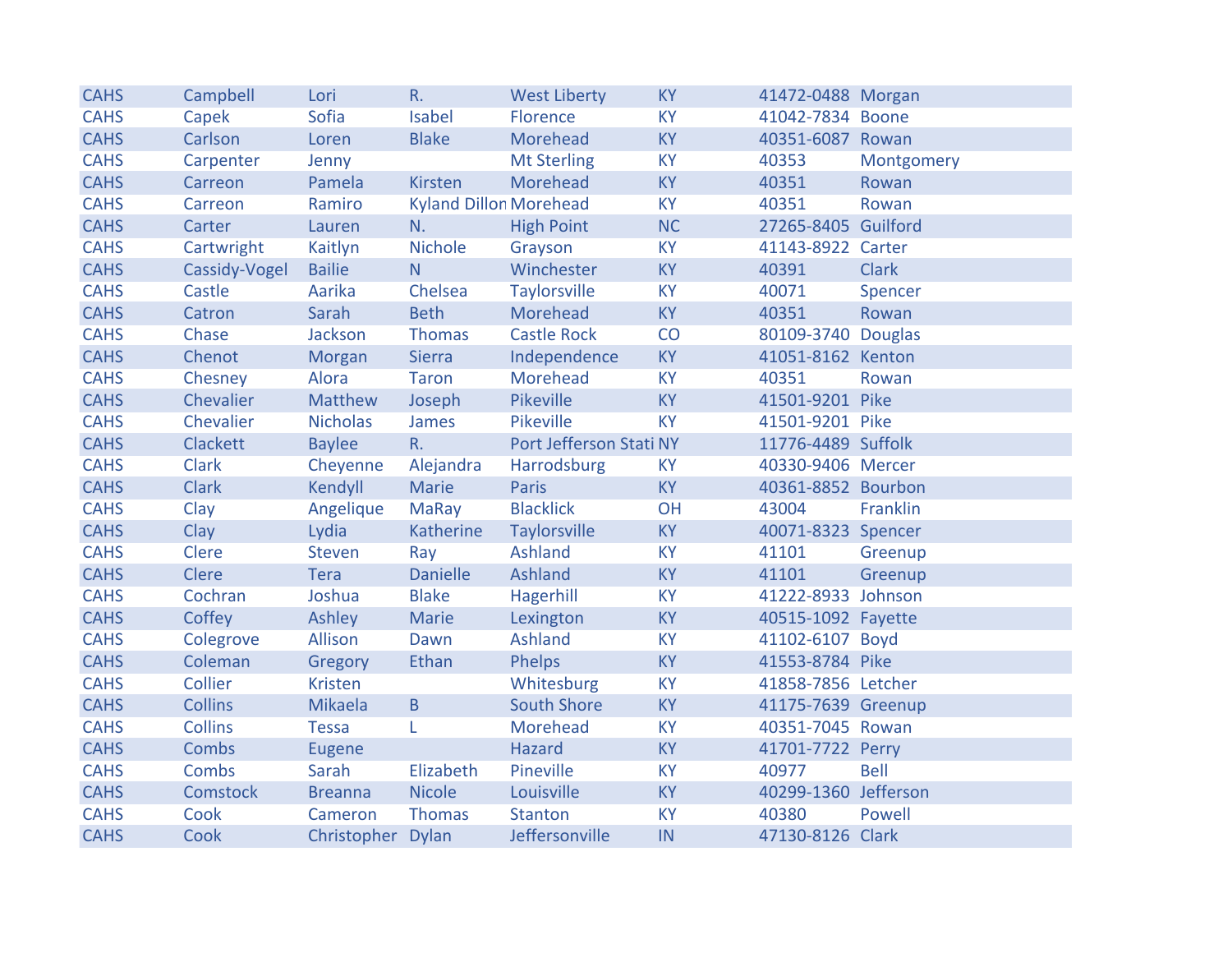| <b>CAHS</b> | Cook            | Elizabeth     | Raine          | Morehead           | <b>KY</b> | 40351                | Rowan          |                |
|-------------|-----------------|---------------|----------------|--------------------|-----------|----------------------|----------------|----------------|
| <b>CAHS</b> | Cook            | Sydney        | <b>Alicia</b>  | Edgewood           | <b>KY</b> | 41018-2604           | Kenton         |                |
| <b>CAHS</b> | Cooley          | Noah          | Alexander      | <b>Fort Thomas</b> | <b>KY</b> | 41075                | Campbell       |                |
| <b>CAHS</b> | <b>Coomes</b>   | Abigail       | Elizabeth      | Louisville         | <b>KY</b> | 40299                | Jefferson      |                |
| <b>CAHS</b> | Cooper          | Katie         | Elizabeth      | Morehead           | <b>KY</b> | 40351                | Rowan          |                |
| <b>CAHS</b> | Cooper          | Kyle          | Michael        | Lexington          | <b>KY</b> | 40513-9401 Fayette   |                |                |
| <b>CAHS</b> | Copeland        | EmaLee        | Ann            | <b>Milton</b>      | <b>KY</b> | 40045-8393 Trimble   |                |                |
| <b>CAHS</b> | Copley          | Jeremy        | <b>Isaac</b>   | <b>Ashland</b>     | KY        | 41101                | <b>Boyd</b>    |                |
| <b>CAHS</b> | <b>Corlis</b>   | Justin        | <b>Bradley</b> | <b>Brooksville</b> | <b>KY</b> | 41004                | <b>Bracken</b> |                |
| <b>CAHS</b> | Cornett         | <b>Molly</b>  | Elizabeth      | <b>Clay City</b>   | <b>KY</b> | 40312-9528 Powell    |                |                |
| <b>CAHS</b> | Cornwell        | <b>Taylor</b> | <b>Brooke</b>  | Catlettsburg       | <b>KY</b> | 41129-9432           | <b>Boyd</b>    |                |
| <b>CAHS</b> | Cox             | <b>Daniel</b> | Jemison        | Pataskala          | OH        | 43062                | Licking        |                |
| <b>CAHS</b> | Cox             | Reagan        | MacKenzie      | Georgetown         | <b>KY</b> | 40324                | <b>Scott</b>   |                |
| <b>CAHS</b> | Crabtree        | <b>Emily</b>  | <b>Brooke</b>  | Monticello         | <b>KY</b> | 42633                | Wayne          |                |
| <b>CAHS</b> | Craft           | Amanda        | J.             | Salyersville       | <b>KY</b> | 41465-9491 Magoffin  |                |                |
| <b>CAHS</b> | Craft           | Sara          | Kay            | <b>Jenkins</b>     | <b>KY</b> | 41537                | Letcher        |                |
| <b>CAHS</b> | Crumbie         | Symone        | Ange           | Paris              | <b>KY</b> | 40361-1425 Bourbon   |                |                |
| <b>CAHS</b> | Crume           | <b>Isaac</b>  |                | Bardstown          | <b>KY</b> | 40004-1924 Nelson    |                |                |
| <b>CAHS</b> | Cruse           | Lauren        | <b>Nicole</b>  | Lexington          | <b>KY</b> | 40515-6463 Fayette   |                |                |
| <b>CAHS</b> | <b>Cummings</b> | <b>Trevor</b> | Chase          | <b>West Union</b>  | OH        | 45693-9758 Adams     |                |                |
| <b>CAHS</b> | Cunningham      | Sarah         | Elizabeth      | Wayne              | <b>WV</b> | 25570                | Wayne          |                |
| <b>CAHS</b> | <b>Dale</b>     | Olivia        | Leigh          | Flatgap            | <b>KY</b> | 41219-9545 Johnson   |                |                |
| <b>CAHS</b> | <b>Daniel</b>   | Erin          | Ashley         | Winchester         | <b>KY</b> | 40391-8778 Clark     |                |                |
| <b>CAHS</b> | <b>Danziger</b> | <b>Kira</b>   | P              | <b>Mason</b>       | OH        | 45040                | Warren         |                |
| <b>CAHS</b> | <b>Davidson</b> | Ina-Dale      |                | Jackson            | <b>KY</b> | 41339-7413 Breathitt |                |                |
| <b>CAHS</b> | <b>Davidson</b> | James         | Mersieria      | Viper              | <b>KY</b> | 41774                | Perry          |                |
| <b>CAHS</b> | <b>Davis</b>    | Gracie        | Jane           | Georgetown         | <b>KY</b> | 40324-2150 Scott     |                |                |
| <b>CAHS</b> | <b>Davis</b>    | Kasheena      | Jazmyah        | <b>Ashland</b>     | <b>KY</b> | 41101-3719 Boyd      |                |                |
| <b>CAHS</b> | Deaton          | Elijah        | <b>Keith</b>   | Corinth            | <b>KY</b> | 41010-3264 Grant     |                |                |
| <b>CAHS</b> | <b>DeBord</b>   | Elizabeth     | Anastasia      | Paris              | <b>KY</b> | 40361                | <b>Bourbon</b> |                |
| <b>CAHS</b> | Denysenko       | <b>Daria</b>  |                | Sumy               |           |                      |                | <b>Ukraine</b> |
| <b>CAHS</b> | <b>Devore</b>   | Keegan        | <b>Riley</b>   | Independence       | KY        | 41051-8360 Kenton    |                |                |
| <b>CAHS</b> | <b>Dickens</b>  | <b>Holly</b>  |                | Morehead           | <b>KY</b> | 40351-1059 Rowan     |                |                |
| <b>CAHS</b> | <b>Dillon</b>   | James         | <b>Marcus</b>  | Flemingsburg       | <b>KY</b> | 41041                | Fleming        |                |
| <b>CAHS</b> | Dobson          | Lori Ann      | Elizabeth      | Shepherdsville     | <b>KY</b> | 40165                | <b>Bullitt</b> |                |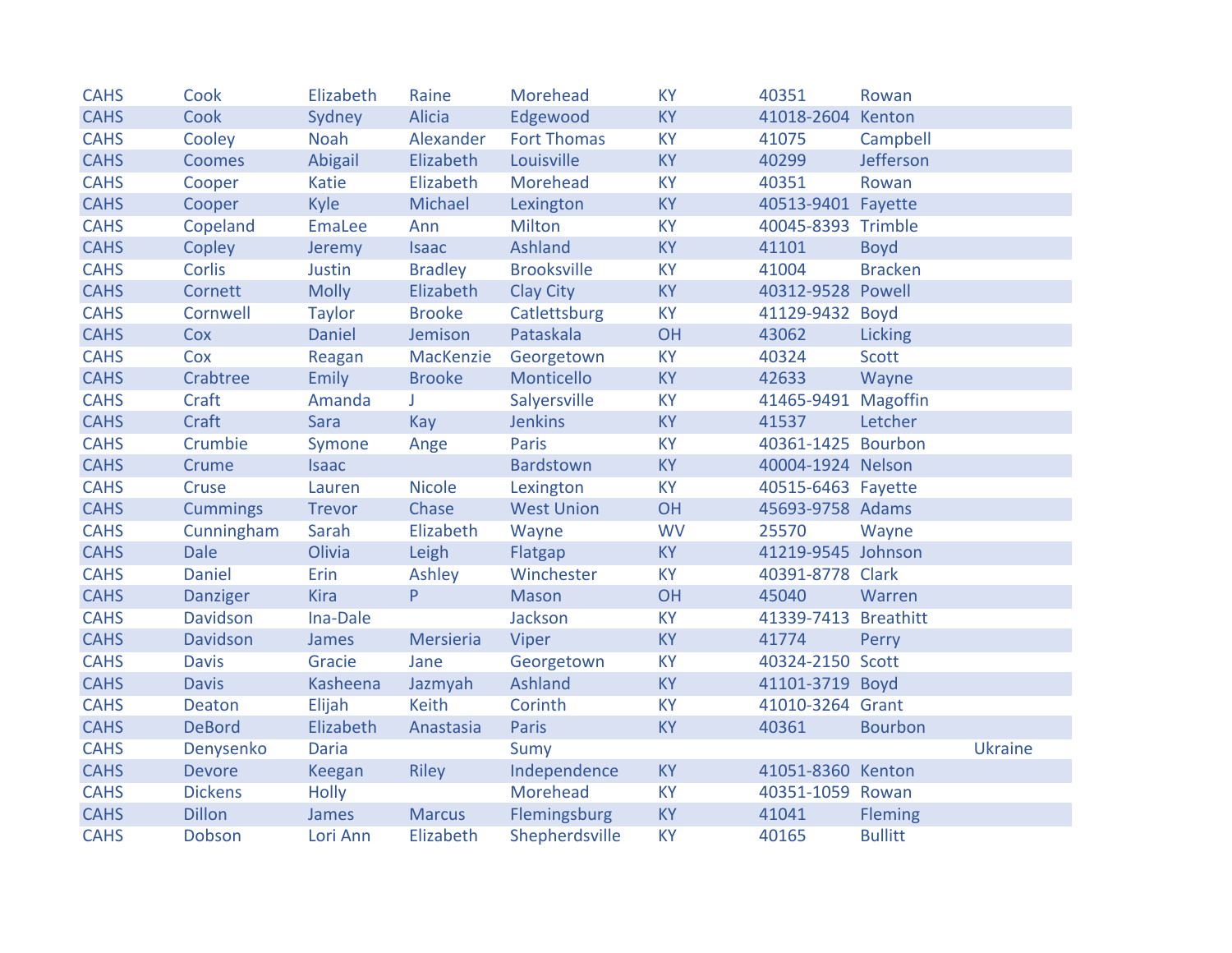| <b>CAHS</b> | <b>Dockery</b>    | <b>Noah</b>       | <b>Bryce</b>    | <b>Taylorsville</b> | <b>KY</b> | 40071               | Spencer        |
|-------------|-------------------|-------------------|-----------------|---------------------|-----------|---------------------|----------------|
| <b>CAHS</b> | <b>Dorsey</b>     | Sinclaire         | Marie           | Ashland             | <b>KY</b> | 41102               | <b>Boyd</b>    |
| <b>CAHS</b> | <b>Doss</b>       | Benjamin          | <b>Kyle</b>     | <b>Mt Sterling</b>  | <b>KY</b> | 40353               | Montgomery     |
| <b>CAHS</b> | <b>Dozier</b>     | Autumn            | P               | Lynx                | OH        | 45650-9739 Adams    |                |
| <b>CAHS</b> | <b>Dudley</b>     | Christopher James |                 | Frankfort           | <b>KY</b> | 40601               | Franklin       |
| <b>CAHS</b> | <b>Dukes</b>      | Kayci             |                 | Sidney              | <b>KY</b> | 41564-8549 Pike     |                |
| <b>CAHS</b> | <b>Duncan</b>     | <b>Tanner</b>     | Ray             | Grayson             | <b>KY</b> | 41143               | Carter         |
| <b>CAHS</b> | Earehart          | Rebecca           | Lee             | Morehead            | <b>KY</b> | 40351               | Rowan          |
| <b>CAHS</b> | <b>Easterling</b> | <b>Derek</b>      | Tanner          | <b>West Liberty</b> | <b>KY</b> | 41472-8389 Morgan   |                |
| <b>CAHS</b> | Eastwood          | Kalyn             | <b>Nicole</b>   | Sciotoville         | OH        | 45662               | <b>Scioto</b>  |
| <b>CAHS</b> | Elam              | Christopher Clay  |                 | Prestonsburg        | <b>KY</b> | 41653-9167 Floyd    |                |
| <b>CAHS</b> | Elam              | Emily             | Rachael         | Richmond            | <b>KY</b> | 40475-2821 Madison  |                |
| <b>CAHS</b> | <b>Elliott</b>    | Jonathan          | Andrew          | Maysville           | <b>KY</b> | 41056-9258 Mason    |                |
| <b>CAHS</b> | <b>Ellis</b>      | Luke              | Anthony         | Ashland             | <b>KY</b> | 41102-9668 Boyd     |                |
| <b>CAHS</b> | <b>Endicott</b>   | <b>Nickolas</b>   | Llyod           | Ashland             | KY        | 41102-4526 Boyd     |                |
| <b>CAHS</b> | <b>Eppes</b>      | Jayce             | <b>Trevor</b>   | <b>Loves Park</b>   | IL.       | 61111               | Winnebago      |
| <b>CAHS</b> | Estepp            | <b>Tiffany</b>    | Anna Gale       | Owingsville         | <b>KY</b> | 40360-8302 Bath     |                |
| <b>CAHS</b> | <b>Evans</b>      | Amanda            | Rene            | Worthington         | <b>KY</b> | 41183-9247 Greenup  |                |
| <b>CAHS</b> | <b>Evans</b>      | Emma              | Paige           | Ewing               | <b>KY</b> | 41039               | <b>Fleming</b> |
| <b>CAHS</b> | <b>Ewing</b>      | <b>Brooke</b>     | <b>Nikole</b>   | Shepherdsville      | <b>KY</b> | 40165-8106 Bullitt  |                |
| <b>CAHS</b> | Fairchild         | Jessica           |                 | Ashland             | <b>KY</b> | 41102-4217 Boyd     |                |
| <b>CAHS</b> | Farmer            | Lydia             | Gabrielle       | Winchester          | <b>KY</b> | 40391-8174 Clark    |                |
| <b>CAHS</b> | Farrow            | <b>Deon</b>       | Terrell         | Ashland             | <b>KY</b> | 41101-4906 Boyd     |                |
| <b>CAHS</b> | <b>Faudere</b>    | Cameron           | <b>Brock</b>    | Morehead            | <b>KY</b> | 40351-1389 Rowan    |                |
| <b>CAHS</b> | Faul              | <b>Emily</b>      | Lynn            | <b>Xenia</b>        | OH        | 45385-9748 Greene   |                |
| <b>CAHS</b> | Ferguson          | Willard           |                 | Louisa              | <b>KY</b> | 41230-1259 Lawrence |                |
| <b>CAHS</b> | Ferrell           | Kaitlin           | Alina           | Stopover            | <b>KY</b> | 41568               | Pike           |
| <b>CAHS</b> | Finley            | Sara              | <b>Nicole</b>   | Pendleton           | <b>KY</b> | 40055               | Henry          |
| <b>CAHS</b> | <b>Fisher</b>     | Mikaela           | Linn            | Salyersville        | <b>KY</b> | 41465               | Magoffin       |
| <b>CAHS</b> | <b>Fisher</b>     | Tanner            | <b>Clark</b>    | <b>Brooksville</b>  | <b>KY</b> | 41004               | <b>Bracken</b> |
| <b>CAHS</b> | Florence          | Isaiah            | Zion            | Hamilton            | OH        | 45011               | <b>Butler</b>  |
| <b>CAHS</b> | Fortuna           | Amy               | Lynn            | Mentor              | OH        | 44060-2919 Lake     |                |
| <b>CAHS</b> | Fountain          | Annie             | <b>Nicole</b>   | <b>Olive Hill</b>   | <b>KY</b> | 41164-7394 Carter   |                |
| <b>CAHS</b> | <b>Fouts</b>      | Caleb             | <b>Braiison</b> | Pikeville           | <b>KY</b> | 41501               | Floyd          |
| <b>CAHS</b> | Fraley            | Cameron           | Phillip         | Ashland             | <b>KY</b> | 41101               | <b>Boyd</b>    |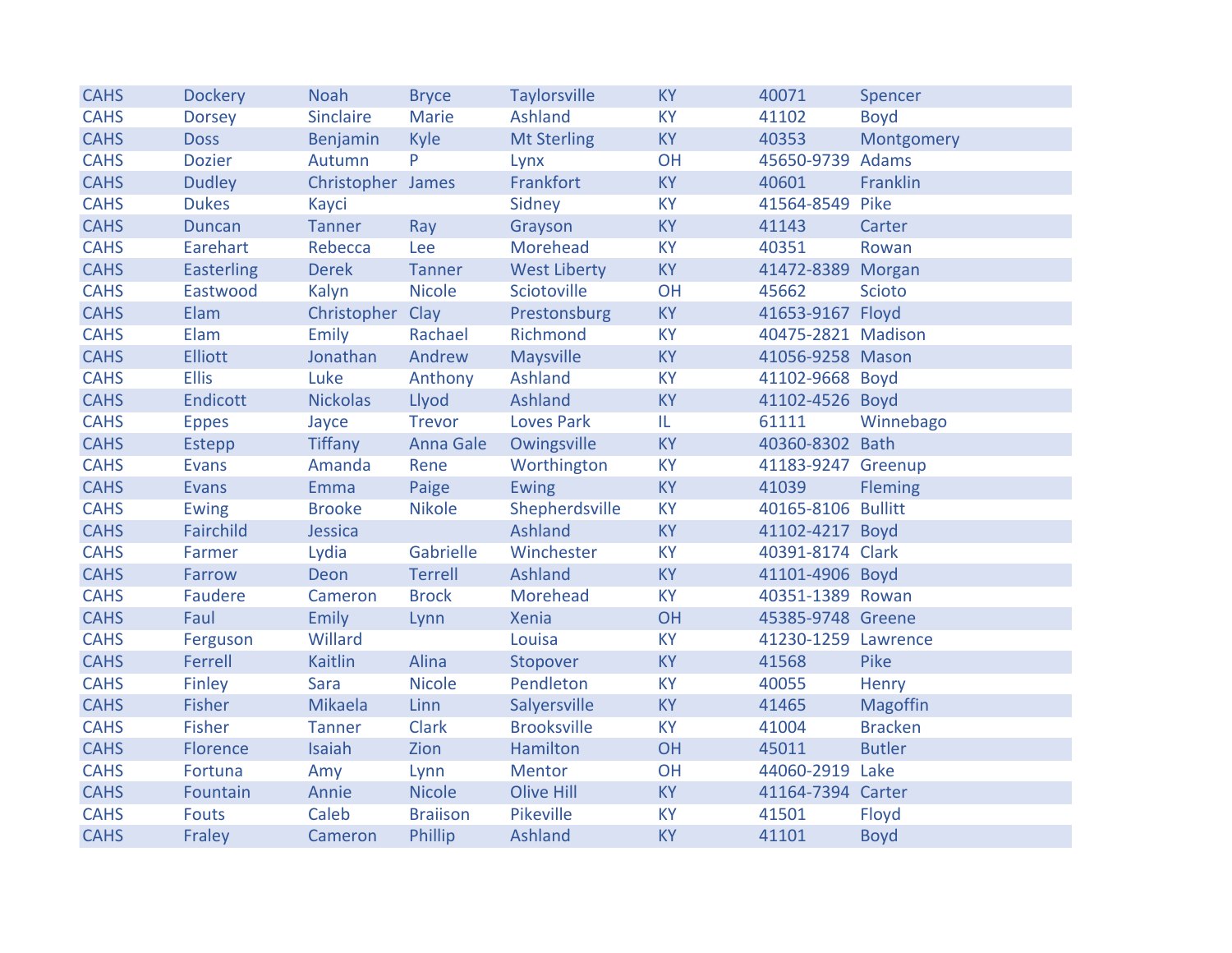| <b>CAHS</b> | <b>Francis</b>              | Alyssa           | Ann             | Pikeville           | <b>KY</b> | 41501-1716 Pike      |                |
|-------------|-----------------------------|------------------|-----------------|---------------------|-----------|----------------------|----------------|
| <b>CAHS</b> | <b>Francis</b>              | <b>Hollibeth</b> | <b>MaGray</b>   | Salyersville        | <b>KY</b> | 41465-9120 Magoffin  |                |
| <b>CAHS</b> | Frazier                     | Anna             | Marie           | Eminence            | <b>KY</b> | 40019-1003 Henry     |                |
| <b>CAHS</b> | Freeman                     | <b>Tiffany</b>   | Renee           | Ashland             | <b>KY</b> | 41101                | <b>Boyd</b>    |
| <b>CAHS</b> | French                      | Harrison         | Seton           | Louisville          | <b>KY</b> | 40291-1151 Jefferson |                |
| <b>CAHS</b> | French                      | William          | Joseph          | Louisville          | <b>KY</b> | 40205                | Jefferson      |
| <b>CAHS</b> | Fryman                      | <b>Destin</b>    | Zane            | <b>Mount Olivet</b> | <b>KY</b> | 41064                | Robertson      |
| <b>CAHS</b> | Fugate                      | Allen            | Monroe          | <b>Blackey</b>      | KY        | 41804-9025 Letcher   |                |
| <b>CAHS</b> | Gabbard                     | MacKenzie        | Lauren          | <b>Fort Thomas</b>  | <b>KY</b> | 41075-2026 Campbell  |                |
| <b>CAHS</b> | Gangwish                    | Justin           | Paul            | Independence        | <b>KY</b> | 41051-6711 Kenton    |                |
| <b>CAHS</b> | <b>Garness</b>              | Matthew          | Alan            | Louisville          | <b>KY</b> | 40213-1278 Jefferson |                |
| <b>CAHS</b> | Garrett                     | Hannah           | Grace           | Sharpsburg          | <b>KY</b> | 40374                | <b>Bath</b>    |
| <b>CAHS</b> | Garrett                     | Zachary          | Luke            | Morehead            | <b>KY</b> | 40351-8134 Rowan     |                |
| <b>CAHS</b> | Garvin                      | Ethan            | Scott           | Argillite           | <b>KY</b> | 41121                | Greenup        |
| <b>CAHS</b> | Garvin                      | Jelani           | Ray             | <b>Bergenfield</b>  | <b>NJ</b> | 07621-2254 Bergen    |                |
| <b>CAHS</b> | Gatian                      | Katelyn          | Suzanne         | Jane Lew            | <b>WV</b> | 26378-7940 Lewis     |                |
| <b>CAHS</b> | Gatian                      | <b>Natalie</b>   | Christine       | Jane Lew            | <b>WV</b> | 26378-7940 Lewis     |                |
| <b>CAHS</b> | Gauze                       | Alayna           | Gee             | Louisa              | <b>KY</b> | 41230                | Lawrence       |
| <b>CAHS</b> | Gayhart                     | Casey            | Dawn            | <b>Bonnyman</b>     | <b>KY</b> | 41719-0154 Perry     |                |
| <b>CAHS</b> | Gevedon                     | Shelby           | Don             | <b>Grassy Creek</b> | <b>KY</b> | 41352                | Morgan         |
| <b>CAHS</b> | Giangarra                   | Anthony          | T.              | Louisville          | <b>KY</b> | 40243-1430 Jefferson |                |
| <b>CAHS</b> | Gibson                      | Anthony          | Kyle            | <b>Ashland</b>      | KY        | 41101-4755 Boyd      |                |
| <b>CAHS</b> | Gibson                      | Caleb            | W               | Louisville          | <b>KY</b> | 40245-8433 Jefferson |                |
| <b>CAHS</b> | Gill                        | Elijah           | Simon           | Irvine              | <b>KY</b> | 40336-8543 Estill    |                |
| <b>CAHS</b> | Gilliam                     | Rebecca          | <b>Michelle</b> | <b>Olive Hill</b>   | <b>KY</b> | 41164                | Carter         |
| <b>CAHS</b> | Gilvin                      | Viola            | Frances         | Morehead            | <b>KY</b> | 40351-8117 Rowan     |                |
| <b>CAHS</b> | Goble                       | Hannah           |                 | Louisa              | <b>KY</b> | 41230-6639 Lawrence  |                |
| <b>CAHS</b> | Gollihue                    | Saule            | R               | Greenup             | <b>KY</b> | 41144-6397 Greenup   |                |
| <b>CAHS</b> | <b>Gonzalez-Napol Angel</b> |                  | Emmanuel        | Morehead            | <b>KY</b> | 40351                | Rowan          |
| <b>CAHS</b> | Goodpaster                  | Whitley          | Jamal           | <b>Sandy Hook</b>   | <b>KY</b> | 41171                | <b>Elliott</b> |
| <b>CAHS</b> | Goodson                     | Kyle             | <b>David</b>    | <b>South Point</b>  | OH        | 45680                | Lawrence       |
| <b>CAHS</b> | Gore                        | Kaitlin          | Rose            | Frankfort           | <b>KY</b> | 40601-8911 Franklin  |                |
| <b>CAHS</b> | Green                       | Michael          | Austin          | Grayson             | <b>KY</b> | 41143-8627 Carter    |                |
| <b>CAHS</b> | Greenawalt                  | Sarah            |                 | Frankfort           | <b>KY</b> | 40601-8645 Franklin  |                |
| <b>CAHS</b> | Griffith                    | Timothy          | A               | Louisa              | <b>KY</b> | 41230                | Lawrence       |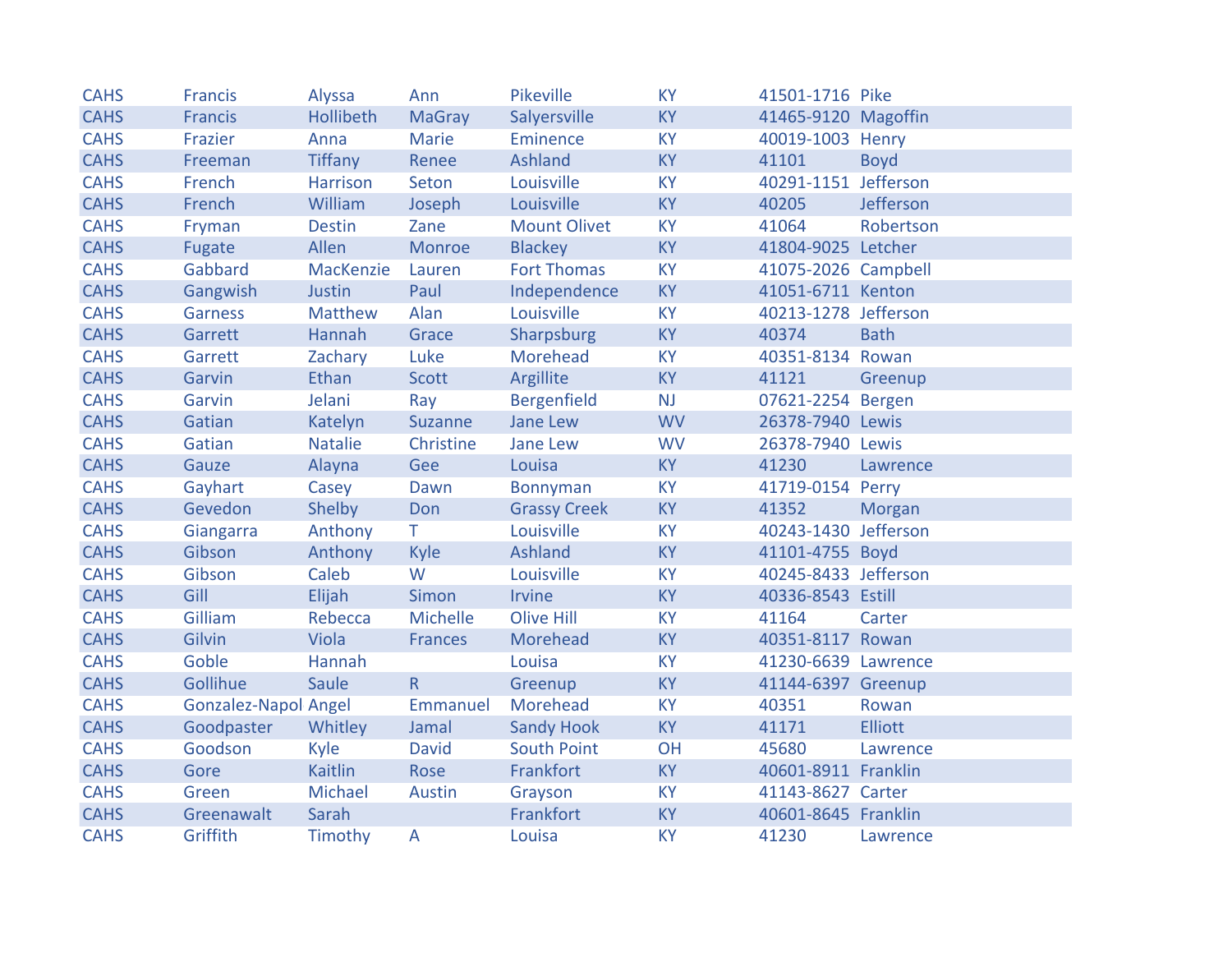| <b>CAHS</b> | Grogan           | Joshua          | <b>Eric</b>     | Paducah             | <b>KY</b> | 42001-5337 McCracken |              |
|-------------|------------------|-----------------|-----------------|---------------------|-----------|----------------------|--------------|
| <b>CAHS</b> | Hackney          | <b>Molly</b>    | <b>McKenzie</b> | Campbellsburg       | KY        | 40011-8507 Henry     |              |
| <b>CAHS</b> | <b>Hackworth</b> | Jayden          | Alyssa          | Salyersville        | <b>KY</b> | 41465-7490 Magoffin  |              |
| <b>CAHS</b> | <b>Hafley</b>    | Jimmie          | Allen           | Somerset            | <b>KY</b> | 42503-1558 Pulaski   |              |
| <b>CAHS</b> | Haggard          | Caitlin         | Renee           | Morehead            | <b>KY</b> | 40351                | Grant        |
| <b>CAHS</b> | Hale             | <b>Sarrisa</b>  |                 | Paintsville         | KY        | 41240-9318 Johnson   |              |
| <b>CAHS</b> | Hall             | Alexandria      | Helena          | <b>Brooks</b>       | <b>KY</b> | 40109-5102 Bullitt   |              |
| <b>CAHS</b> | Hall             | Anthony         | S.              | Ashland             | KY        | 41101-5136 Boyd      |              |
| <b>CAHS</b> | Hall             | Benjamin        | Parker          | Raven               | <b>KY</b> | 41861-9103 Knott     |              |
| <b>CAHS</b> | Hall             | Emily           | Fayth           | <b>Jenkins</b>      | <b>KY</b> | 41537                | Letcher      |
| <b>CAHS</b> | Hall             | <b>McKinzie</b> | Scout           | <b>Maying</b>       | KY        | 41837                | Letcher      |
| <b>CAHS</b> | Hall             | <b>Tanner</b>   | Ray             | Prestonsburg        | <b>KY</b> | 41653-9123           | Floyd        |
| <b>CAHS</b> | Hall             | Zoe             | G.              | Ashland             | <b>KY</b> | 41101                | <b>Boyd</b>  |
| <b>CAHS</b> | <b>Hamilton</b>  | Sarah           | Nicole Kay      | Pikeville           | <b>KY</b> | 41501                | Pike         |
| <b>CAHS</b> | <b>Hamilton</b>  | Triston         | Tyler           | <b>West Liberty</b> | KY        | 41472                | Rowan        |
| <b>CAHS</b> | Hamm             | <b>Kristen</b>  | M               | Morehead            | <b>KY</b> | 40351-8137 Rowan     |              |
| <b>CAHS</b> | <b>Hammonds</b>  | Gabriel         | $\mathsf{C}$    | Lowmansville        | <b>KY</b> | 41232-0023 Lawrence  |              |
| <b>CAHS</b> | Hampton          | Antonette       |                 | Florence            | <b>KY</b> | 41042                | Carter       |
| <b>CAHS</b> | Hampton          | Natalie         | K               | Somerset            | <b>KY</b> | 42503                | Pulaski      |
| <b>CAHS</b> | Handshoe         | Caroline        | Ε.              | Winchester          | <b>KY</b> | 40391                | <b>Clark</b> |
| <b>CAHS</b> | <b>Hardin</b>    | <b>Erin</b>     | <b>Brooke</b>   | <b>Bardstown</b>    | <b>KY</b> | 40004-9020 Nelson    |              |
| <b>CAHS</b> | Harmon           | Charlee         | R               | Pikeville           | KY        | 41501                | Pike         |
| <b>CAHS</b> | <b>Harris</b>    | Abigail         | Faith           | Prestonsburg        | KY        | 41653                | Floyd        |
| <b>CAHS</b> | <b>Hatfield</b>  | Macie           | Clarissa        | Dana                | <b>KY</b> | 41615-8037           | Floyd        |
| <b>CAHS</b> | <b>Havens</b>    | Tori            | Jean            | Jeffersonville      | <b>KY</b> | 40337                | Montgomery   |
| <b>CAHS</b> | <b>Hawk</b>      | Logan           | <b>Taylor</b>   | Springboro          | OH        | 45066-1382 Warren    |              |
| <b>CAHS</b> | <b>Hayes</b>     | Benjamin        | <b>David</b>    | Louisa              | <b>KY</b> | 41230-6884 Lawrence  |              |
| <b>CAHS</b> | <b>Haynes</b>    | Bronwyn         | Rebeka          | Cumberland          | <b>KY</b> | 40823-1621 Harlan    |              |
| <b>CAHS</b> | Heaton           | Alexandria      | <b>Noel</b>     | Frenchburg          | <b>KY</b> | 40322                | Menifee      |
| <b>CAHS</b> | <b>Hedges</b>    | Jacob           | $\mathsf{C}$    | Clearfield          | <b>KY</b> | 40313-9754 Rowan     |              |
| <b>CAHS</b> | <b>Hellard</b>   | Kallie          | <b>McKenzie</b> | Lexington           | <b>KY</b> | 40503                | Fayette      |
| <b>CAHS</b> | <b>Helton</b>    | Amberleigh      | Caitlyn         | <b>Clay City</b>    | <b>KY</b> | 40312-9708 Powell    |              |
| <b>CAHS</b> | Hernandez        | <b>Mirlen</b>   |                 | Lexington           | <b>KY</b> | 40504-2582 Fayette   |              |
| <b>CAHS</b> | Herrera          | Joshua          | <b>Enrique</b>  | Florence            | KY        | 41042-1319 Boone     |              |
| <b>CAHS</b> | <b>Hicks</b>     | Jacob           | Elijah          | <b>Olive Hill</b>   | <b>KY</b> | 41164                | Carter       |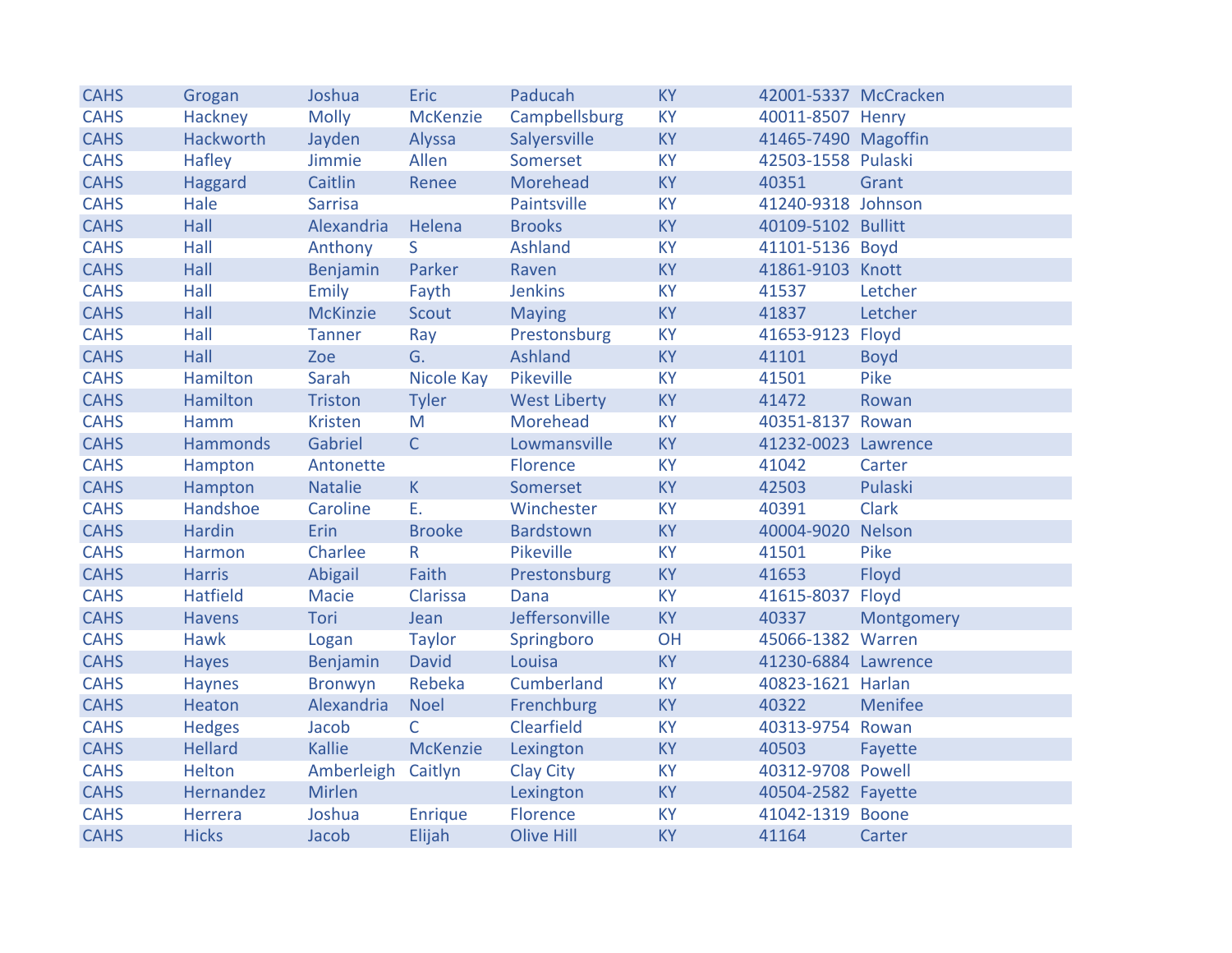| <b>CAHS</b> | <b>Hicks</b>    | Kaytlyn         | Rose            | <b>David</b>         | <b>KY</b> | 41616                 | Floyd                 |
|-------------|-----------------|-----------------|-----------------|----------------------|-----------|-----------------------|-----------------------|
| <b>CAHS</b> | <b>Hiler</b>    | Erin            | Makenzie        | <b>Berea</b>         | <b>KY</b> | 40403-9683            | Madison               |
| <b>CAHS</b> | <b>Himes</b>    | Megan           | Elizabeth       | Sadieville           | <b>KY</b> | 40370                 | <b>Scott</b>          |
| <b>CAHS</b> | <b>Hiner</b>    | Haley           | <b>Danielle</b> | Salyersville         | <b>KY</b> | 41465                 | <b>Magoffin</b>       |
| <b>CAHS</b> | <b>Hobbs</b>    | <b>Bailey</b>   | <b>Marie</b>    | Shepherdsville       | <b>KY</b> | 40165-0000 Bullitt    |                       |
| <b>CAHS</b> | Hocker          | <b>Breonna</b>  | Elizabeth       | Lancaster            | <b>KY</b> | 40444                 | Garrard               |
| <b>CAHS</b> | <b>Holbrook</b> | Hannah          | Larkin          | Grayson              | KY        | 41143                 | Carter                |
| <b>CAHS</b> | <b>Holbrook</b> | <b>Kellie</b>   | <b>Nicole</b>   | <b>West Liberty</b>  | <b>KY</b> | 41472                 | Morgan                |
| <b>CAHS</b> | Holder          | Makayla         | Idarenee'       | <b>Creal Springs</b> | IL.       | 62922-4421 Williamson |                       |
| <b>CAHS</b> | Holder          | Natasha         | <b>Danielle</b> | Owingsville          | <b>KY</b> | 40360                 | <b>Bath</b>           |
| <b>CAHS</b> | Holler          | Leeanna         | S.              | <b>Mayslick</b>      | KY        | 41055-0103 Mason      |                       |
| <b>CAHS</b> | <b>Holley</b>   | Randi           | <b>Jo</b>       | Morehead             | <b>KY</b> | 40351-0000 Rowan      |                       |
| <b>CAHS</b> | Holsinger       | Kyra            |                 | Morehead             | <b>KY</b> | 40351                 | Greenup               |
| <b>CAHS</b> | Honaker         | Zachary         | <b>Blake</b>    | Pikeville            | <b>KY</b> | 41501                 | Pike                  |
| <b>CAHS</b> | Hood            | Michaela        | Jane            | <b>Versailles</b>    | KY        | 40383-0000 Woodford   |                       |
| <b>CAHS</b> | Horner          | Meagan          |                 | Washington           | UT        |                       | 84780-2307 Washington |
| <b>CAHS</b> | <b>Hoskins</b>  | <b>Haley</b>    | E               | <b>Ewing</b>         | <b>KY</b> | 41039-0000 Fleming    |                       |
| <b>CAHS</b> | <b>House</b>    | Jessica         | L               | Elizabethtown        | <b>KY</b> | 42701-9400 Hardin     |                       |
| <b>CAHS</b> | <b>Howard</b>   | Cecil           |                 | <b>Jenkins</b>       | <b>KY</b> | 41537-0651 Letcher    |                       |
| <b>CAHS</b> | <b>Howard</b>   | <b>Elle</b>     |                 | Lexington            | <b>KY</b> | 40509-2051 Fayette    |                       |
| <b>CAHS</b> | Howard          | Hannah          | Marie           | <b>Sandy Hook</b>    | <b>KY</b> | 41171-7367 Elliott    |                       |
| <b>CAHS</b> | Howard          | Shawnda         | Mae             | Salyersville         | <b>KY</b> | 41465-1632 Magoffin   |                       |
| <b>CAHS</b> | Hudson          | Anna            | Faith           | Morehead             | <b>KY</b> | 40351-9582 Rowan      |                       |
| <b>CAHS</b> | <b>Huff</b>     | Angela          | D.              | Louisa               | KY        | 41230-7861 Lawrence   |                       |
| <b>CAHS</b> | <b>Huffman</b>  | Molli           | <b>Necole</b>   | Pikeville            | <b>KY</b> | 41502                 | Pike                  |
| <b>CAHS</b> | Humphrey        | Kyrsten         | <b>Nicole</b>   | Louisville           | <b>KY</b> | 40258-1949 Jefferson  |                       |
| <b>CAHS</b> | <b>Hunt</b>     | <b>Dallas</b>   | Ray             | Carlisle             | <b>KY</b> | 40311                 | <b>Nicholas</b>       |
| <b>CAHS</b> | Hutchinson      | Kalei           | <b>Starr</b>    | Olive Hill           | KY        | 41164                 | Carter                |
| <b>CAHS</b> | Insko           | Lacey           |                 | Vanceburg            | <b>KY</b> | 41179-7064 Lewis      |                       |
| <b>CAHS</b> | Ison            | <b>Brooklyn</b> | <b>Danielle</b> | Lexington            | <b>KY</b> | 40517                 | Fayette               |
| <b>CAHS</b> | Ison            | Cheyenne        | <b>Nicole</b>   | Morehead             | <b>KY</b> | 40351-1455 Rowan      |                       |
| <b>CAHS</b> | Jackson         | <b>Haley</b>    | Amber           | Little Eggharbor     | NJ        | 08087                 | Ocean                 |
| <b>CAHS</b> | Jacobs          | Alex            |                 | Huntsville           | OH        | 43324-9593 Logan      |                       |
| <b>CAHS</b> | Jamerson        | Clay            |                 | <b>Banner</b>        | <b>KY</b> | 41603-9053 Floyd      |                       |
| <b>CAHS</b> | <b>Jenkins</b>  | <b>Charles</b>  | Gregory         | Morehead             | KY        | 40351-8768 Rowan      |                       |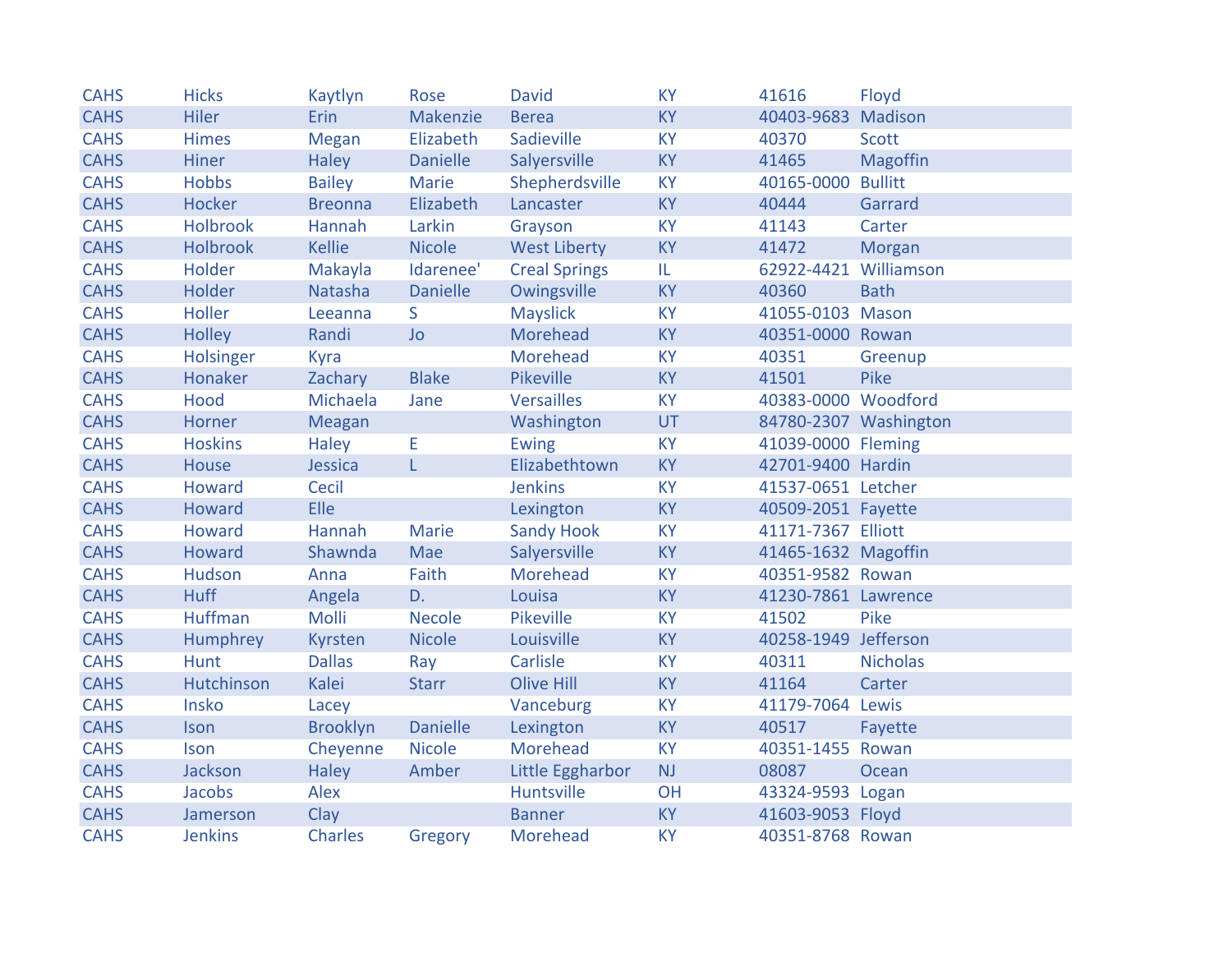| <b>CAHS</b> | <b>Jenkins</b>  | Ethan            | Michael       | Morehead               | <b>KY</b> | 40351                | Rowan                 |
|-------------|-----------------|------------------|---------------|------------------------|-----------|----------------------|-----------------------|
| <b>CAHS</b> | <b>Jenkins</b>  | Madison          | Paisley       | Hagerhill              | <b>KY</b> | 41222-8813           | Johnson               |
| <b>CAHS</b> | <b>Jenkins</b>  | Roman            | P.            | Ashland                | <b>KY</b> | 41102                | <b>Boyd</b>           |
| <b>CAHS</b> | <b>Jenkins</b>  | Whitney          | Sha           | Salyersville           | <b>KY</b> | 41465                | <b>Magoffin</b>       |
| <b>CAHS</b> | Johnson         | Cody             | Michael       | Frenchburg             | <b>KY</b> | 40322-9017 Menifee   |                       |
| <b>CAHS</b> | Johnson         | <b>Nicole</b>    | Andrea        | <b>Ashland</b>         | <b>KY</b> | 41102                | <b>Boyd</b>           |
| <b>CAHS</b> | Johnson         | <b>Terra</b>     | Lane          | Dry Ridge              | KY        | 41035                | Grant                 |
| <b>CAHS</b> | Johnson         | <b>Trenton</b>   | Jamaal        | Acworth                | <b>GA</b> | 30101                | Cobb                  |
| <b>CAHS</b> | Jones           | <b>Brooklyn</b>  | Kay           | Thurman                | OH        | 45685                | Gallia                |
| <b>CAHS</b> | Jones           | McKayla          | Renee         | <b>Mt Sterling</b>     | <b>KY</b> | 40353                | Montgomery            |
| <b>CAHS</b> | Jones           | Megan            | R             | Jeffersonville         | <b>KY</b> |                      | 40337-9404 Montgomery |
| <b>CAHS</b> | Jones           | <b>Tiffany</b>   | Faith         | Sharpsburg             | <b>KY</b> | 40374                | <b>Nicholas</b>       |
| <b>CAHS</b> | Jordan          | James            | Harmon        | Frankfort              | KY        | 40601-9301 Franklin  |                       |
| <b>CAHS</b> | Jury            | Camryn           | Rose          | <b>Paris</b>           | <b>KY</b> | 40361-9732 Bourbon   |                       |
| <b>CAHS</b> | Justice         | <b>Brittany</b>  |               | Pikeville              | <b>KY</b> | 41501-9146 Pike      |                       |
| <b>CAHS</b> | Justice         | Heather          | Dawn          | <b>Ashland</b>         | <b>KY</b> | 41102                | <b>Boyd</b>           |
| <b>CAHS</b> | <b>Justice</b>  | <b>Tiffany</b>   | L.            | Morehead               | KY        | 40351                | Rowan                 |
| <b>CAHS</b> | Kabzinski       | Lydia            | Anne          | Warsaw                 | <b>KY</b> | 41095                | Gallatin              |
| <b>CAHS</b> | <b>Kazee</b>    | <b>Bridgette</b> | Ann           | <b>Russell</b>         | <b>KY</b> | 41169-1416 Greenup   |                       |
| <b>CAHS</b> | <b>Keeton</b>   | Colton           | Zane          | Salyersville           | <b>KY</b> | 41465                | <b>Magoffin</b>       |
| <b>CAHS</b> | <b>Keeton</b>   | Elizabeth        | Hope          | <b>West Liberty</b>    | KY        | 41472-7608 Morgan    |                       |
| <b>CAHS</b> | <b>Keeton</b>   | Julianna         | <b>Marie</b>  | Flatwoods              | KY        | 41139                | Greenup               |
| <b>CAHS</b> | <b>Kendrick</b> | Jessica          | Amber         | Virgie                 | KY        | 41572                | Pike                  |
| <b>CAHS</b> | <b>Ketchens</b> | <b>Taylor</b>    | Madison       | Collinsville           | <b>MS</b> | 39325-9729           | Lauderdale            |
| <b>CAHS</b> | Ketz            | Elizabeth        | Paige         | Lexington              | <b>KY</b> | 40504                | Fayette               |
| <b>CAHS</b> | <b>Kidd</b>     | <b>Dexter</b>    | Alexander     | <b>Auxier</b>          | <b>KY</b> | 41602                | Floyd                 |
| <b>CAHS</b> | Killen          | Jameson          | Tanner        | <b>Fort Thomas</b>     | <b>KY</b> | 41075-1928 Campbell  |                       |
| <b>CAHS</b> | <b>Kindred</b>  | Christina        | Marrie        | <b>Mount Orab</b>      | OH        | 45154-9531 Brown     |                       |
| <b>CAHS</b> | <b>King</b>     | <b>Hayley</b>    | Madison       | Ridgeway               | <b>SC</b> | 29130-7626 Fairfield |                       |
| <b>CAHS</b> | <b>King</b>     | Kailyn           | <b>Ivory</b>  | Owingsville            | <b>KY</b> | 40360-8055 Bath      |                       |
| <b>CAHS</b> | <b>King</b>     | <b>Kyle</b>      |               | Lexington              | <b>KY</b> | 40505                | Fayette               |
| <b>CAHS</b> | <b>Kinney</b>   | Angela           | L.            | Greenup                | <b>KY</b> | 41144-6668 Greenup   |                       |
| <b>CAHS</b> | <b>Kinney</b>   | Brooklynn        | Michael       | Greenup                | <b>KY</b> | 41144-6668 Greenup   |                       |
| <b>CAHS</b> | Kiolbassa       | Kathleen         | Ann           | <b>Hoffman Estates</b> | IL        | 60192-1322 Cook      |                       |
| <b>CAHS</b> | <b>Kirk</b>     | Lakin            | <b>Alexus</b> | Inez                   | <b>KY</b> | 41224-8759 Martin    |                       |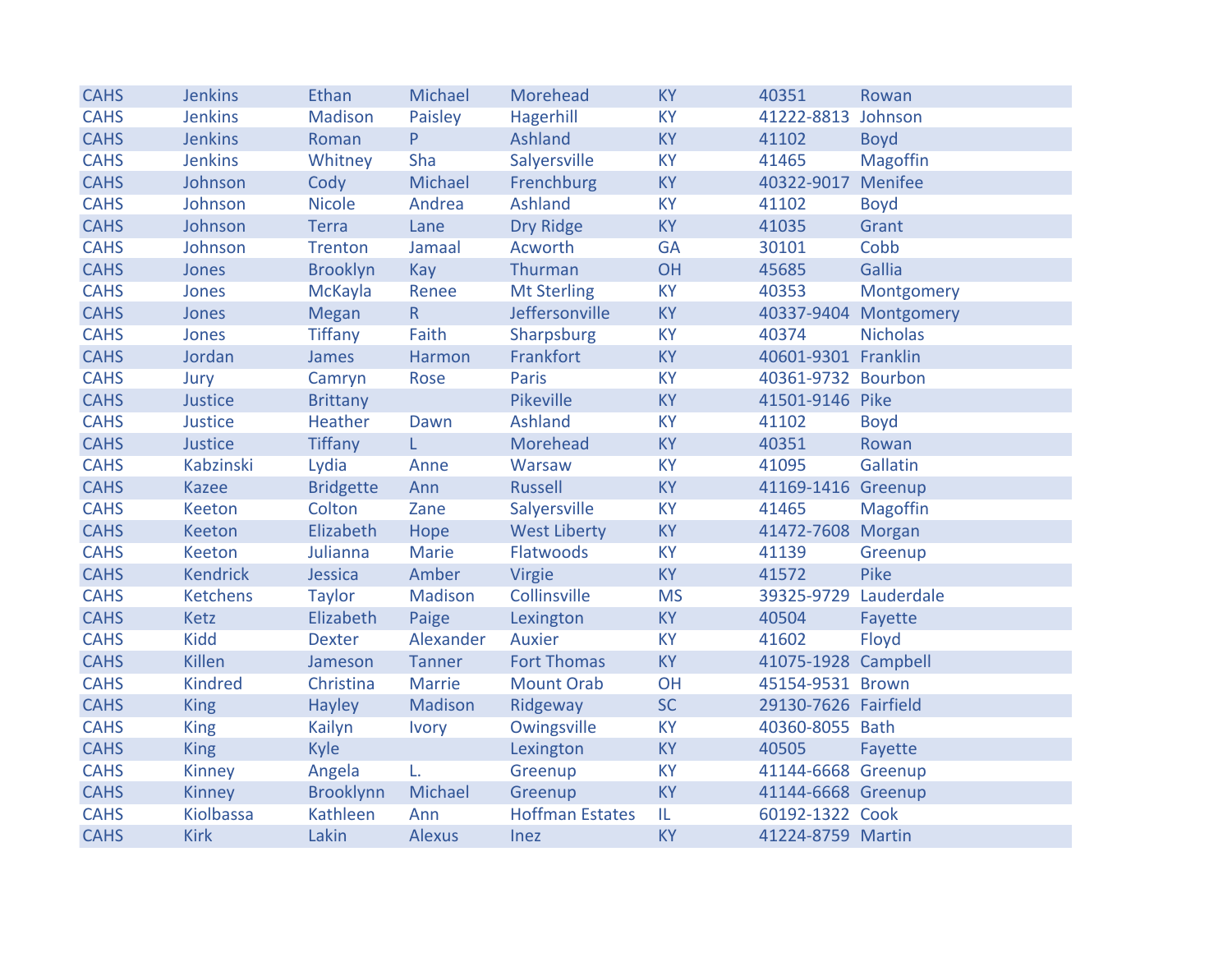| <b>CAHS</b> | <b>Kizziah</b>  | Stephanie       | <b>Diana</b>       | <b>Sumerset</b>       | <b>KY</b> | 42503               | Pulaski               |
|-------------|-----------------|-----------------|--------------------|-----------------------|-----------|---------------------|-----------------------|
| <b>CAHS</b> | Knagenhjelm     | Joseph          | Austin             | Proctorville          | <b>OH</b> | 45669-8474 Lawrence |                       |
| <b>CAHS</b> | <b>Knott</b>    | <b>Taylor</b>   | <b>Brooke</b>      | <b>Mc Dowell</b>      | <b>KY</b> | 41647-6054 Floyd    |                       |
| <b>CAHS</b> | <b>Kur</b>      | <b>Danielle</b> | Marie              | <b>Clinton Twp</b>    | MI        | 48038-5624 Macomb   |                       |
| <b>CAHS</b> | Laforce         | <b>Sahara</b>   | <b>Brook</b>       | Van Lear              | <b>KY</b> | 41265               | Johnson               |
| <b>CAHS</b> | Lane            | Karlye          | <b>B.</b>          | Louisville            | <b>KY</b> | 40222               | Jefferson             |
| <b>CAHS</b> | LaPira          | Maria           | Margarita          | Hartford              | <b>CT</b> | 06114-2617 Hartford |                       |
| <b>CAHS</b> | Laudermilt      | Ashley          | <b>Nicole</b>      | Morehead              | <b>KY</b> | 40351-0000 Rowan    |                       |
| <b>CAHS</b> | Leach           | Julianna        | <b>Marie</b>       | Ewing                 | <b>KY</b> | 41039-0000 Fleming  |                       |
| <b>CAHS</b> | Lee             | <b>Nikole</b>   | Makenna            | Whitesburg            | <b>KY</b> | 41858               | Letcher               |
| <b>CAHS</b> | Leet            | Olivia          | Lauren             | Wallingford           | <b>KY</b> | 41093               | Fleming               |
| <b>CAHS</b> | Leger           | Jessica         | Rose               | <b>Mount Sterling</b> | <b>KY</b> | 40353               | Montgomery            |
| <b>CAHS</b> | Lewis           | Chelsea         | Renea              | <b>West Liberty</b>   | KY        | 41472-0000 Morgan   |                       |
| <b>CAHS</b> | Lewis           | Courtney        | <b>Nicole</b>      | <b>Ashland</b>        | <b>KY</b> | 41101-2813 Boyd     |                       |
| <b>CAHS</b> | Lewis           | Emiley          |                    | Hindman               | <b>KY</b> | 41822-1464 Knott    |                       |
| <b>CAHS</b> | Lewis           | <b>Nancy</b>    | Lynn               | <b>West Liberty</b>   | <b>KY</b> | 41472-8049 Morgan   |                       |
| <b>CAHS</b> | Linville        | Cari            | Janae              | Germantown            | <b>KY</b> | 41044               | <b>Bracken</b>        |
| <b>CAHS</b> | Little          | <b>Haley</b>    | <b>Nicole</b>      | <b>Olive Hill</b>     | <b>KY</b> | 41164               | Carter                |
| <b>CAHS</b> | Littleton       | Sydney          | Abigail            | Morehead              | <b>KY</b> | 40351               | Rowan                 |
| <b>CAHS</b> | Lovely          | Cassidy         | Shea               | Salyersville          | <b>KY</b> | 41465               | Magoffin              |
| <b>CAHS</b> | Lucido          | McKayla         |                    | Lexington             | <b>KY</b> | 40511-8863 Fayette  |                       |
| <b>CAHS</b> | <b>Lumpkins</b> | Ashlynn         | Hope               | Beattyville           | <b>KY</b> | 41311               | Lee                   |
| <b>CAHS</b> | <b>MacAdams</b> | Glory           | B                  | Williamstown          | <b>KY</b> | 41097-4931 Grant    |                       |
| <b>CAHS</b> | <b>Mace</b>     | Chloe           | Marie              | Morehead              | <b>KY</b> | 40351               | Rowan                 |
| <b>CAHS</b> | <b>Maddix</b>   | <b>Bethany</b>  | Jane               | Grayson               | <b>KY</b> | 41143-7868 Carter   |                       |
| <b>CAHS</b> | Mahan           | Cameron         |                    | Lexington             | <b>KY</b> | 40515-6016 Fayette  |                       |
| <b>CAHS</b> | Manzo           | Laura           | P                  | Frankfort             | <b>KY</b> | 40601-5399 Franklin |                       |
| <b>CAHS</b> | Markwell        | Garrison        | Roger              | Morehead              | <b>KY</b> | 40351-7642 Rowan    |                       |
| <b>CAHS</b> | <b>Marquez</b>  | Andrew          | <b>Dalton</b>      | Winchester            | <b>KY</b> | 40391-1653 Clark    |                       |
| <b>CAHS</b> | <b>Marriott</b> | Cameron         | S                  | <b>Redlands</b>       | <b>CA</b> | 92373               | San Bernardino        |
| <b>CAHS</b> | Marshall        | Haylee          | <b>Brooke</b>      | Flemingsburg          | KY        | 41041               | <b>Fleming</b>        |
| <b>CAHS</b> | Marti           | Raven           | <b>Myriah</b>      | Hillsboro             | OR        |                     | 97124-2656 Washington |
| <b>CAHS</b> | <b>Martin</b>   | <b>Isabelle</b> | Mae                | Cynthiana             | <b>KY</b> | 41031-1410 Harrison |                       |
| <b>CAHS</b> | Martineau III   | Richard         | <b>Clay Carver</b> | <b>Mount Sterling</b> | <b>KY</b> |                     | 40353-9206 Montgomery |
| <b>CAHS</b> | <b>Martinez</b> | Jaime           | P                  | <b>Ashland</b>        | <b>KY</b> | 41102-5265 Boyd     |                       |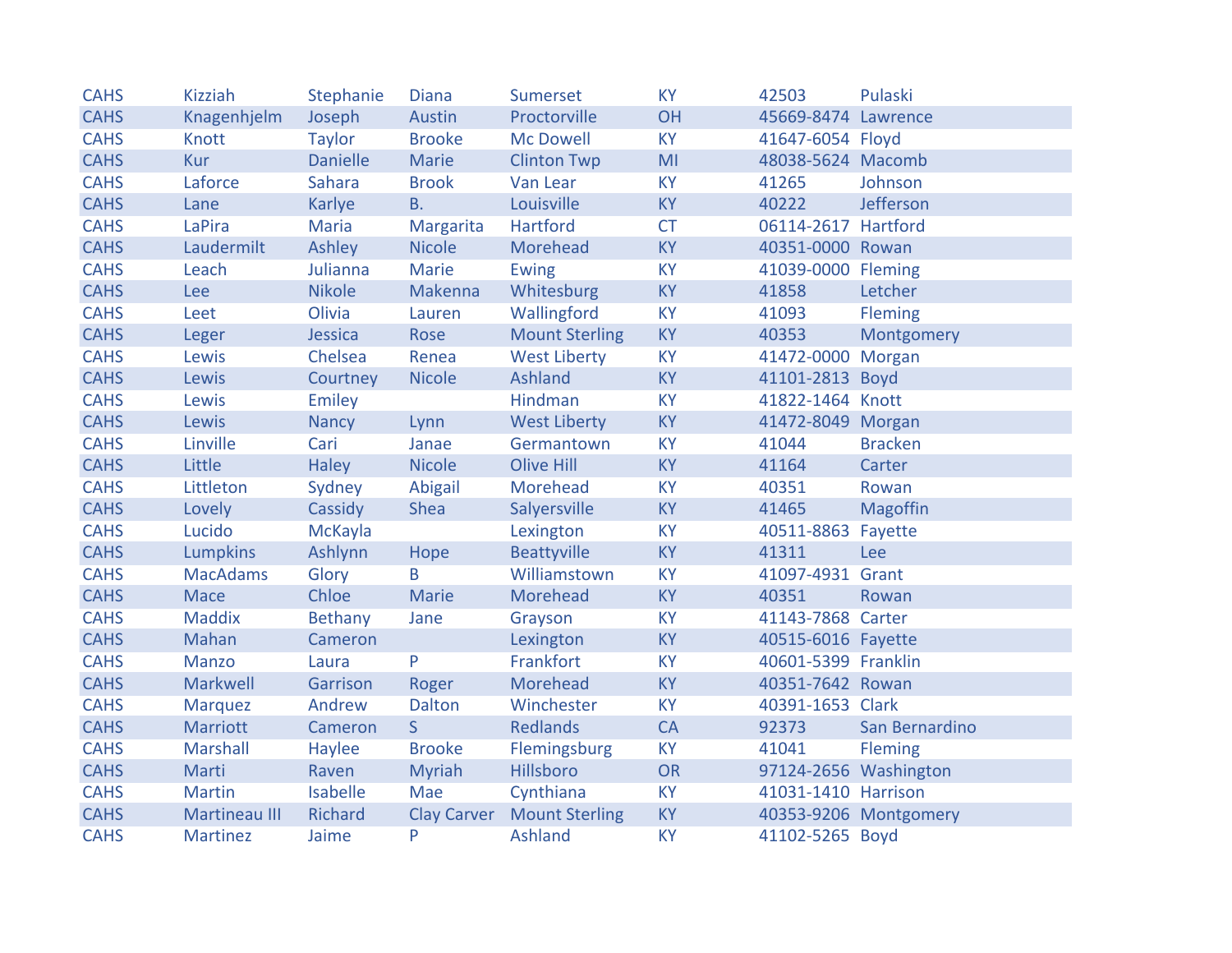| <b>CAHS</b> | <b>Mason</b>      | <b>Tiffany</b>  | <b>Breanna</b> | <b>Olive Hill</b>          | <b>KY</b> | 41164-4858 Carter    |                  |
|-------------|-------------------|-----------------|----------------|----------------------------|-----------|----------------------|------------------|
| <b>CAHS</b> | <b>Mavis</b>      | Katie           | Ellen          | Shelbiana                  | <b>KY</b> | 41562-8017 Pike      |                  |
| <b>CAHS</b> | <b>McCann</b>     | Carson          | Daniel         | Elizabethtown              | <b>KY</b> | 42701-9425 Hardin    |                  |
| <b>CAHS</b> | <b>McCann</b>     | <b>Dylan</b>    | $\mathsf{C}$   | Lexington                  | <b>KY</b> | 40503-5805 Fayette   |                  |
| <b>CAHS</b> | <b>McCarson</b>   | <b>Danielle</b> | <b>Maria</b>   | Lagrange                   | <b>KY</b> | 40031-9635 Oldham    |                  |
| <b>CAHS</b> | <b>McCormick</b>  | Abbagail        | Rose           | <b>Ashland</b>             | <b>KY</b> | 41101-0000 Boyd      |                  |
| <b>CAHS</b> | <b>McCoy</b>      | Maura           | <b>Brynn</b>   | Harold                     | <b>KY</b> | 41635                | Pike             |
| <b>CAHS</b> | <b>McDonald</b>   | Kateland        |                | Elizabeth Ro: Prestonsburg | <b>KY</b> | 41653                | Floyd            |
| <b>CAHS</b> | <b>McFarland</b>  | Maxwell         |                | Salyersville               | <b>KY</b> | 41465-1033 Magoffin  |                  |
| <b>CAHS</b> | McIntosh          | <b>Beth</b>     | A              | Jackson                    | <b>KY</b> | 41339                | <b>Breathitt</b> |
| <b>CAHS</b> | McIntosh          | Cameron         | Chance         | Vancleve                   | <b>KY</b> | 41385-9041 Breathitt |                  |
| <b>CAHS</b> | <b>McKnight</b>   | <b>Breanna</b>  | Lynn           | <b>Ashland</b>             | <b>KY</b> | 41101-4722 Boyd      |                  |
| <b>CAHS</b> | <b>McMurtrey</b>  | Makayla         |                | Winchester                 | <b>KY</b> | 40391-8176 Clark     |                  |
| <b>CAHS</b> | <b>McWilliams</b> | Ariel           | <b>Denise</b>  | Wallingford                | <b>KY</b> | 41093-9203 Fleming   |                  |
| <b>CAHS</b> | <b>Meadows</b>    | Maryanna        |                | <b>Parkers Lake</b>        | <b>KY</b> | 42634-9268 McCreary  |                  |
| <b>CAHS</b> | <b>Meckley</b>    | Amber           | <b>Brikel</b>  | Abbottstown                | PA        | 17301-9518 Adams     |                  |
| <b>CAHS</b> | <b>Miller</b>     | <b>Braxton</b>  | Hodge          | Ransom                     | <b>KY</b> | 41558                | Pike             |
| <b>CAHS</b> | <b>Miller</b>     | Christopher     | <b>Bryce</b>   | Shelbyville                | <b>KY</b> | 40065-9526 Shelby    |                  |
| <b>CAHS</b> | <b>Miller</b>     | Elijah          | <b>Boone</b>   | Catlettsburg               | <b>KY</b> | 41129-8712 Boyd      |                  |
| <b>CAHS</b> | <b>Miller</b>     | Tammy           | Juanita        | Jackson                    | <b>KY</b> | 41339-9332 Breathitt |                  |
| <b>CAHS</b> | <b>Mills</b>      | <b>Danielle</b> | Christian      | Frankfort                  | <b>KY</b> | 40601-9599 Franklin  |                  |
| <b>CAHS</b> | Mitchell          | Sarah           | Jane           | Columbus                   | OH        | 43235-1932 Franklin  |                  |
| <b>CAHS</b> | Molden            | <b>Brenna</b>   | F.             | Somerset                   | <b>KY</b> | 42503-8839 Pulaski   |                  |
| <b>CAHS</b> | <b>Moore</b>      | Malaysia        | <b>Denise</b>  | Lexington                  | <b>KY</b> | 40504-3306 Fayette   |                  |
| <b>CAHS</b> | Moore             | Wesley          | Preston        | <b>Russell</b>             | <b>KY</b> | 41169-1537 Greenup   |                  |
| <b>CAHS</b> | Morgan            | Samantha        | Paige          | Vanceburg                  | <b>KY</b> | 41179-0000 Lewis     |                  |
| <b>CAHS</b> | Morgan            | Sarah           | Kate           | <b>Sharps Chapel</b>       | <b>TN</b> | 37866                | Union            |
| <b>CAHS</b> | <b>Morones</b>    | Montell         |                | Lexington                  | <b>KY</b> | 40511                | Fayette          |
| <b>CAHS</b> | <b>Morrison</b>   | <b>Barbara</b>  | Rayann         | Prestonsburg               | <b>KY</b> | 41653-8012 Floyd     |                  |
| <b>CAHS</b> | <b>Mullins</b>    | Cassandra       | Paige          | Morehead                   | <b>KY</b> | 40351                | Pike             |
| <b>CAHS</b> | <b>Mullins</b>    | Madison         | Renee          | <b>Elkhorn City</b>        | <b>KY</b> | 41522-7006 Pike      |                  |
| <b>CAHS</b> | <b>Muncy</b>      | Amethyst        | Abraella       | Louisa                     | <b>KY</b> | 41230                | Lawrence         |
| <b>CAHS</b> | Musselman         | Margaret        | Ann            | Pickerington               | OH        | 43147                | Fairfield        |
| <b>CAHS</b> | <b>Musser</b>     | Michael         | Joshua         | Morehead                   | <b>KY</b> | 40351-8574           | Rowan            |
| <b>CAHS</b> | <b>Mynhier</b>    | Emmaleigh       | Kaelyn         | Sharpsburg                 | <b>KY</b> | 40374                | <b>Bath</b>      |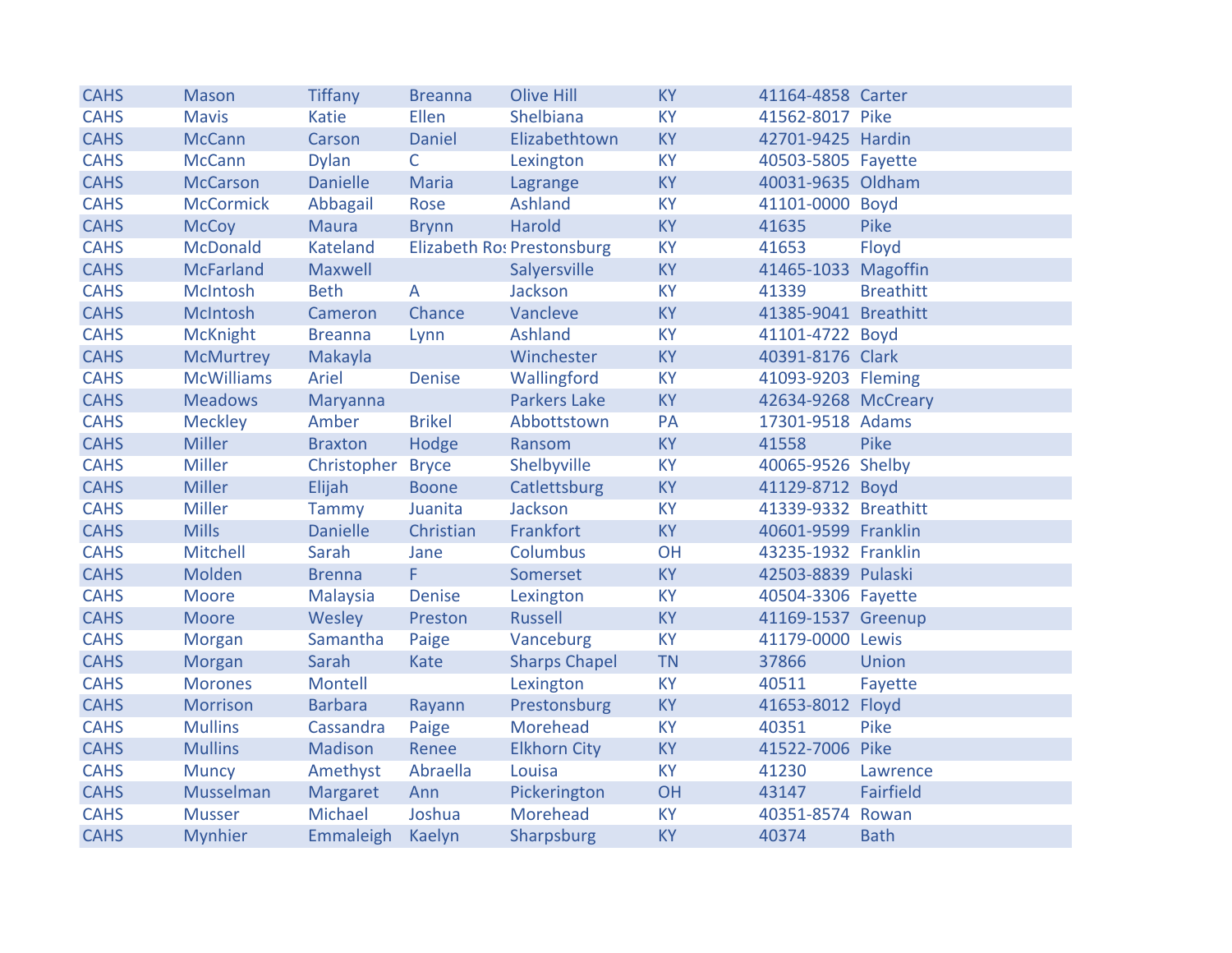| <b>CAHS</b> | <b>Napier</b>   | Casey          | Lynn           | Richmond              | <b>KY</b> | 40475                | Madison                 |
|-------------|-----------------|----------------|----------------|-----------------------|-----------|----------------------|-------------------------|
| <b>CAHS</b> | <b>Napier</b>   | Reagan         | Grace          | Frankfort             | <b>KY</b> | 40601-1330 Franklin  |                         |
| <b>CAHS</b> | <b>Napier</b>   | <b>Trey</b>    | A              | <b>Olive Hill</b>     | <b>KY</b> | 41164                | Carter                  |
| <b>CAHS</b> | <b>Nash</b>     | Victoria       | Lynn           | Florence              | <b>KY</b> | 41042-4315 Boone     |                         |
| <b>CAHS</b> | <b>Neal</b>     | Olyvia         | $\mathsf{R}$   | Monticello            | <b>KY</b> | 42633-9676 Wayne     |                         |
| <b>CAHS</b> | <b>Neal</b>     | Samantha       | E              | Piketon               | OH        | 45661-8015 Pike      |                         |
| <b>CAHS</b> | <b>Nehus</b>    | <b>Dakota</b>  |                | <b>West Union</b>     | OH        | 45693-9301 Adams     |                         |
| <b>CAHS</b> | Newman          | Hannah         | Rachelle       | <b>West Union</b>     | OH        | 45693                | <b>Scioto</b>           |
| <b>CAHS</b> | <b>Newsome</b>  | Kenneth        | Andrew         | Pikeville             | <b>KY</b> | 41501                | Pike                    |
| <b>CAHS</b> | Nicholson       | Adeline        |                | Scottdale             | PA        |                      | 15683-1013 Westmoreland |
| <b>CAHS</b> | <b>Nolan</b>    | Meagan         |                | Morehead              | <b>KY</b> | 40351-1350 Rowan     |                         |
| <b>CAHS</b> | Oneal           | Samantha       | <b>Diane</b>   | Union                 | <b>KY</b> | 41091-0000 Boone     |                         |
| <b>CAHS</b> | Oney            | Christy        |                | <b>Clay City</b>      | <b>KY</b> | 40312-9506 Powell    |                         |
| <b>CAHS</b> | Osman           | Zack           | Austin         | <b>South Shore</b>    | <b>KY</b> | 41175-0954 Greenup   |                         |
| <b>CAHS</b> | Overstreet      | Hailey         | Madison        | Elizabethtown         | <b>KY</b> | 42701-5714 Hardin    |                         |
| <b>CAHS</b> | <b>Owens</b>    | <b>Riliegh</b> | Elizabeth      | <b>New Haven</b>      | <b>KY</b> | 40051                | <b>Daviess</b>          |
| <b>CAHS</b> | Pate            | Ursula         | Graice         | Pendleton             | <b>KY</b> | 40055                | Henry                   |
| <b>CAHS</b> | <b>Patrick</b>  | Aimee          | Rayna          | Huntington            | <b>WV</b> | 25705-1609 Cabell    |                         |
| <b>CAHS</b> | <b>Patrick</b>  | Jonathan       | <b>Bryce</b>   | <b>Mount Sterling</b> | <b>KY</b> | 40353                | Montgomery              |
| <b>CAHS</b> | <b>Patrick</b>  | Kaitlin        | <b>McKenna</b> | Frenchburg            | <b>KY</b> | 40322-0308 Menifee   |                         |
| <b>CAHS</b> | <b>Patrick</b>  | Tina           | Lee            | Jeffersonville        | <b>KY</b> | 40337                | Montgomery              |
| <b>CAHS</b> | Paul            | Caleb          | Michael        | <b>Olive Hill</b>     | <b>KY</b> | 41164                | Carter                  |
| <b>CAHS</b> | Paulson         | Ayden          | $\overline{A}$ | <b>Taylorsville</b>   | <b>KY</b> | 40071                | Spencer                 |
| <b>CAHS</b> | Peloquin        | Melea          | Jael           | Lexington             | <b>KY</b> | 40503-1012 Fayette   |                         |
| <b>CAHS</b> | Pendleton       | <b>Ross</b>    | T.             | Pembroke              | <b>KY</b> | 42266-9708 Christian |                         |
| <b>CAHS</b> | Pennington      | Macee          | Elizabeth      | Morehead              | <b>KY</b> | 40351                | Rowan                   |
| <b>CAHS</b> | <b>Perkins</b>  | Cash           | <b>Tyler</b>   | Lucasville            | OH        | 45648-8749 Scioto    |                         |
| <b>CAHS</b> | Peterson        | Zackary        | Allen          | <b>Columbus</b>       | OH        | 43228-3682 Franklin  |                         |
| <b>CAHS</b> | Pfaff           | <b>Taylor</b>  | Elizabeth      | <b>Hilliard</b>       | OH        | 43026-7128 Franklin  |                         |
| <b>CAHS</b> | <b>Phillips</b> | <b>Taylor</b>  | $\overline{B}$ | <b>Versailles</b>     | <b>KY</b> | 40383                | <b>Scott</b>            |
| <b>CAHS</b> | Pierce          | <b>Dylan</b>   | G              | Worthington           | <b>KY</b> | 41183-0000 Greenup   |                         |
| <b>CAHS</b> | <b>Pitts</b>    | <b>Patrick</b> | Lee            | <b>Blue River</b>     | <b>KY</b> | 41607-0060 Floyd     |                         |
| <b>CAHS</b> | Plymale         | Hunter         |                | Kimper                | <b>KY</b> | 41539-6412 Pike      |                         |
| <b>CAHS</b> | Post            | Julianna       | <b>Noel</b>    | Morehead              | <b>KY</b> | 40351-7916 Rowan     |                         |
| <b>CAHS</b> | Potter          | Ashley         | Marie          | Louisville            | <b>KY</b> | 40213                | Pike                    |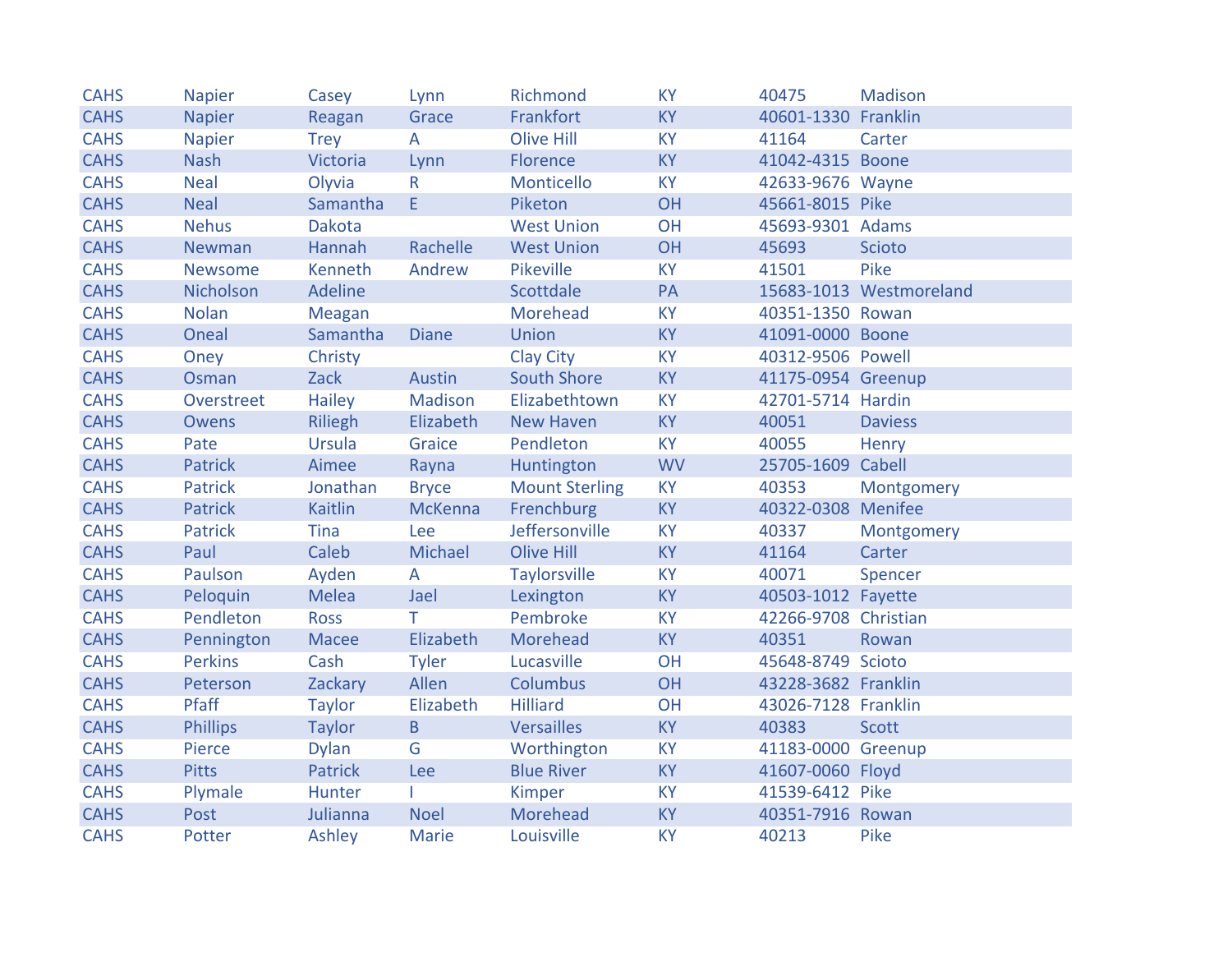| <b>CAHS</b> | Potter              | Kendall         | R              | <b>Rising Sun</b>   | IN        | 47040                | Ohio           |
|-------------|---------------------|-----------------|----------------|---------------------|-----------|----------------------|----------------|
| <b>CAHS</b> | Potter              | <b>Tyler</b>    | Anthony        | Campbellsburg       | <b>KY</b> | 40011                | Henry          |
| <b>CAHS</b> | <b>Potts</b>        | Alexa           | Karen          | Ephrata             | PA        | 17522-9748 Lancaster |                |
| <b>CAHS</b> | Prater              | <b>Dailey</b>   | S              | Phelps              | <b>KY</b> | 41553                | Pike           |
| <b>CAHS</b> | Preece              | Joseph          | Logan          | <b>West Liberty</b> | <b>KY</b> | 41472-7480 Morgan    |                |
| <b>CAHS</b> | Price               | Lakin           | <b>Nicole</b>  | Van Lear            | <b>KY</b> | 41265                | Johnson        |
| <b>CAHS</b> | Prichard            | <b>Brandia</b>  | L.             | <b>Hitchins</b>     | <b>KY</b> | 41146                | Carter         |
| <b>CAHS</b> | Privett             | Cheyenne        | Catherine      | Winchester          | <b>KY</b> | 40391-8405 Clark     |                |
| <b>CAHS</b> | <b>Purvis</b>       | Madison         | Faye           | Flemingsburg        | <b>KY</b> | 41041                | <b>Fleming</b> |
| <b>CAHS</b> | Quesenberry         | Sophie          | Louise         | Flatwoods           | <b>KY</b> | 41139-1617 Greenup   |                |
| <b>CAHS</b> | Quiggins            | Everett         | Ray            | Louisville          | KY        | 40205-2940 Jefferson |                |
| <b>CAHS</b> | Quillen             | Alexandra       | Carol          | Greenup             | <b>KY</b> | 41144-9361 Greenup   |                |
| <b>CAHS</b> | Raab                | Laney           | Elizabeth      | <b>Ft Mitchell</b>  | <b>KY</b> | 41017-2916 Kenton    |                |
| <b>CAHS</b> | Ramangkoune Monique |                 | Joy            | Radcliff            | <b>KY</b> | 40160-9307 Hardin    |                |
| <b>CAHS</b> | Ramey               | Elyzabeth       | Kathryn        | Owingsville         | <b>KY</b> | 40360                | <b>Bath</b>    |
| <b>CAHS</b> | Ranburger           | <b>Alexis</b>   |                | Franklin            | <b>KY</b> | 42134-7193 Simpson   |                |
| <b>CAHS</b> | Ratliff             | Rebecca         | Lasha          | Hagerhill           | <b>KY</b> | 41222-8513 Johnson   |                |
| <b>CAHS</b> | Ray                 | Mikayla         | Elizabeth      | Owingsville         | <b>KY</b> | 40360                | <b>Bath</b>    |
| <b>CAHS</b> | Ray                 | <b>Taylor</b>   | Marie          | Irvine              | <b>KY</b> | 40336                | <b>Estill</b>  |
| <b>CAHS</b> | Rayburn             | Alexandria      |                | <b>Olive Hill</b>   | <b>KY</b> | 41164-1371 Carter    |                |
| <b>CAHS</b> | <b>Reading</b>      | James           | Η.             | Shepherdsville      | <b>KY</b> | 40165                | <b>Bullitt</b> |
| <b>CAHS</b> | Reed                | Jasmine         | <b>Brooke</b>  | Eastern             | <b>KY</b> | 41622-0131 Floyd     |                |
| <b>CAHS</b> | <b>Reed</b>         | Savannah        | Alexandria     | Morehead            | <b>KY</b> | 40351                | Rowan          |
| <b>CAHS</b> | <b>Reffett</b>      | <b>Taylor</b>   | M.             | Cynthiana           | <b>KY</b> | 41031                | Harrison       |
| <b>CAHS</b> | Reinhardt           | <b>Mark</b>     | $\overline{A}$ | Minford             | OH        | 45653-0097 Scioto    |                |
| <b>CAHS</b> | <b>Retallick</b>    | Benjamin        | <b>Donald</b>  | <b>Danville</b>     | <b>KY</b> | 40422                | <b>Boyle</b>   |
| <b>CAHS</b> | <b>Reynolds</b>     | Makayla         | Lynn           | Morehead            | <b>KY</b> | 40351                | Rowan          |
| <b>CAHS</b> | Richardson          | Alexia          | Gabrielle      | Richmond            | <b>KY</b> | 40475                | Madison        |
| <b>CAHS</b> | Richter             | Rachel          |                | Crestwood           | <b>KY</b> | 40014-8733           | Oldham         |
| <b>CAHS</b> | Riffe               | <b>Brittany</b> | Elizabeth      | Rush                | <b>KY</b> | 41168                | <b>Boyd</b>    |
| <b>CAHS</b> | <b>Rigsby</b>       | <b>Alexis</b>   | <b>Brooke</b>  | Ashland             | <b>KY</b> | 41102                | <b>Boyd</b>    |
| <b>CAHS</b> | <b>Roberts</b>      | Christian       | Aaron          | Louisa              | <b>KY</b> | 41230-5966 Lawrence  |                |
| <b>CAHS</b> | <b>Roberts</b>      | Kennealy        | Marie          | Morehead            | <b>KY</b> | 40351-8765 Rowan     |                |
| <b>CAHS</b> | Robinette           | Connor          | Wade           | Ashland             | KY        | 41102-9408 Boyd      |                |
| <b>CAHS</b> | Rookard             | Alissa          | Leshae         | Somerset            | <b>KY</b> | 42503-5307 Pulaski   |                |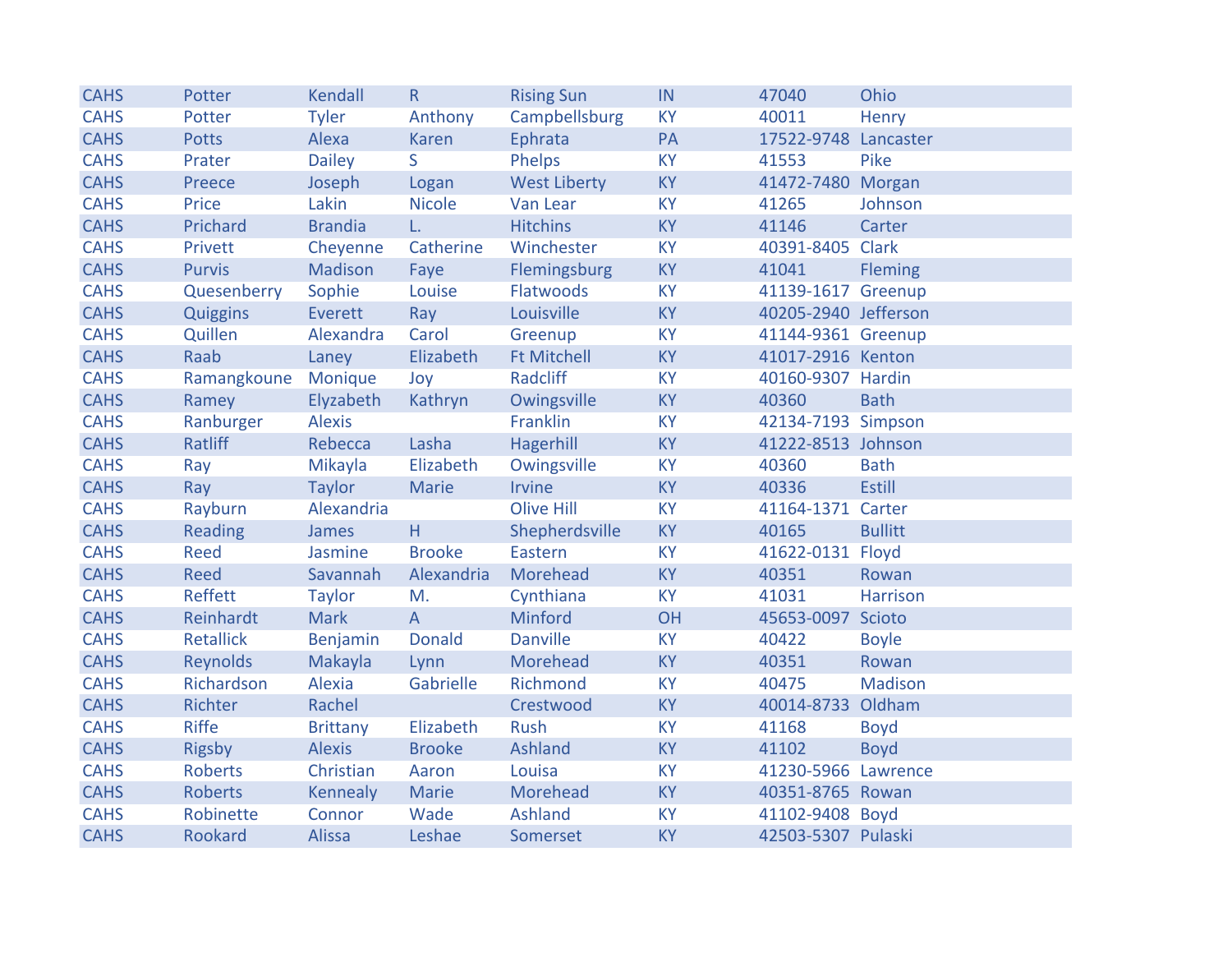| <b>CAHS</b> | Roush          | Caroline        | Renee          | Pomeroy             | OH        | 45769-9405 Meigs   |                 |
|-------------|----------------|-----------------|----------------|---------------------|-----------|--------------------|-----------------|
| <b>CAHS</b> | Rowe           | <b>Hailey</b>   | <b>Kaylyn</b>  | <b>Sandy Hook</b>   | <b>KY</b> | 41171              | <b>Elliott</b>  |
| <b>CAHS</b> | Rowe           | Shayna          | Paige          | Salyersville        | <b>KY</b> | 41465              | <b>Magoffin</b> |
| <b>CAHS</b> | <b>Rudd</b>    | <b>Sterling</b> | Michele        | Morehead            | <b>KY</b> | 40351-6095 Rowan   |                 |
| <b>CAHS</b> | Rupe           | Lacey           | Cheyenne       | <b>Mt Sterling</b>  | <b>KY</b> | 40353              | Montgomery      |
| <b>CAHS</b> | Sain           | John            | Garrett        | Frenchburg          | <b>KY</b> | 40322              | Menifee         |
| <b>CAHS</b> | Salyer         | <b>Dustin</b>   | $\mathsf{C}$   | Morehead            | <b>KY</b> | 40351-8731 Rowan   |                 |
| <b>CAHS</b> | <b>Salyers</b> | Jimmy           | Dean           | Paintsville         | <b>KY</b> | 41240              | Johnson         |
| <b>CAHS</b> | <b>Salyers</b> | <b>Nicholas</b> |                | <b>Sandy Hook</b>   | <b>KY</b> | 41171-0065 Elliott |                 |
| <b>CAHS</b> | Sandlin        | Jacob           | Wayne          | Mt. Sterling        | <b>KY</b> | 40353              | Montgomery      |
| <b>CAHS</b> | Sanford        | <b>Hailey</b>   | T.             | Georgetown          | <b>KY</b> | 40324              | <b>Scott</b>    |
| <b>CAHS</b> | Sanson         | Jason           | Cameron        | <b>Phelps</b>       | <b>KY</b> | 41553-8645 Pike    |                 |
| <b>CAHS</b> | Sargent        | Alyssa          | Hannah         | Phelps              | <b>KY</b> | 41553-9048 Pike    |                 |
| <b>CAHS</b> | Sargent        | Hanna           |                | <b>West Liberty</b> | <b>KY</b> | 41472-9656 Morgan  |                 |
| <b>CAHS</b> | Sargent        | Jodon           | Charles        | Grayson             | <b>KY</b> | 41143-9676 Carter  |                 |
| <b>CAHS</b> | Schlager       | <b>Nicole</b>   | S <sub>r</sub> | Mt. Sterling        | <b>KY</b> | 40353              | Montgomery      |
| <b>CAHS</b> | Schoenlaub     | Emily           | Morgan         | Louisville          | <b>KY</b> | 40258              | Jefferson       |
| <b>CAHS</b> | Sevigny        | <b>Barrett</b>  | Paul           | Somerset            | <b>KY</b> | 42503              | Pulaski         |
| <b>CAHS</b> | Sexton         | Eden            |                | Grayson             | <b>KY</b> | 41143-7678 Carter  |                 |
| <b>CAHS</b> | Shea           | Josie           |                | Chillicothe         | OH        | 45601-8394 Ross    |                 |
| <b>CAHS</b> | Shearer        | Alyssa          | <b>Brooke</b>  | Louisville          | <b>KY</b> | 40272              | Jefferson       |
| <b>CAHS</b> | Short          | <b>Daniel</b>   | Wayne          | <b>Meally</b>       | <b>KY</b> | 41234              | Johnson         |
| <b>CAHS</b> | <b>Simon</b>   | <b>Bryce</b>    |                | Cascade             | IA        | 52033-9660 Dubuque |                 |
| <b>CAHS</b> | Simon          | <b>Nicholas</b> | Robert         | Troy                | OH        | 45373-4553 Miami   |                 |
| <b>CAHS</b> | Simpson        | Heather         | <b>Nicole</b>  | <b>Cold Spring</b>  | <b>KY</b> | 41076              | Campbell        |
| <b>CAHS</b> | <b>Sipps</b>   | <b>Hollie</b>   | Renae          | Ashland             | <b>KY</b> | 41101              | <b>Boyd</b>     |
| <b>CAHS</b> | <b>Skaggs</b>  | Laura           | Ann            | Morehead            | KY        | 40351-0008 Rowan   |                 |
| <b>CAHS</b> | <b>Skaggs</b>  | <b>Molly</b>    | Jayde          | <b>Olive Hill</b>   | <b>KY</b> | 41164              | Carter          |
| <b>CAHS</b> | <b>Skeens</b>  | Benjamin        | <b>David</b>   | <b>Belcher</b>      | <b>KY</b> | 41513              | Pike            |
| <b>CAHS</b> | Sloan          | <b>Baylie</b>   | <b>Nicole</b>  | Morehead            | <b>KY</b> | 40351              | Rowan           |
| <b>CAHS</b> | Smith          | Amber           | Rose           | Paris               | <b>KY</b> | 40361-8829 Bourbon |                 |
| <b>CAHS</b> | Smith          | Anthony         | Fred           | <b>Elsmere</b>      | <b>KY</b> | 41018-4019 Kenton  |                 |
| <b>CAHS</b> | Smith          | Bethany         | <b>Nicole</b>  | Virgie              | <b>KY</b> | 41572-0000 Pike    |                 |
| <b>CAHS</b> | Smith          | Catherine       | Rose           | Waynesburg          | <b>KY</b> | 40489-9629 Lincoln |                 |
| <b>CAHS</b> | Smith          | Jessica         | $\mathsf{R}$   | Prestonsburg        | KY        | 41653-2110 Floyd   |                 |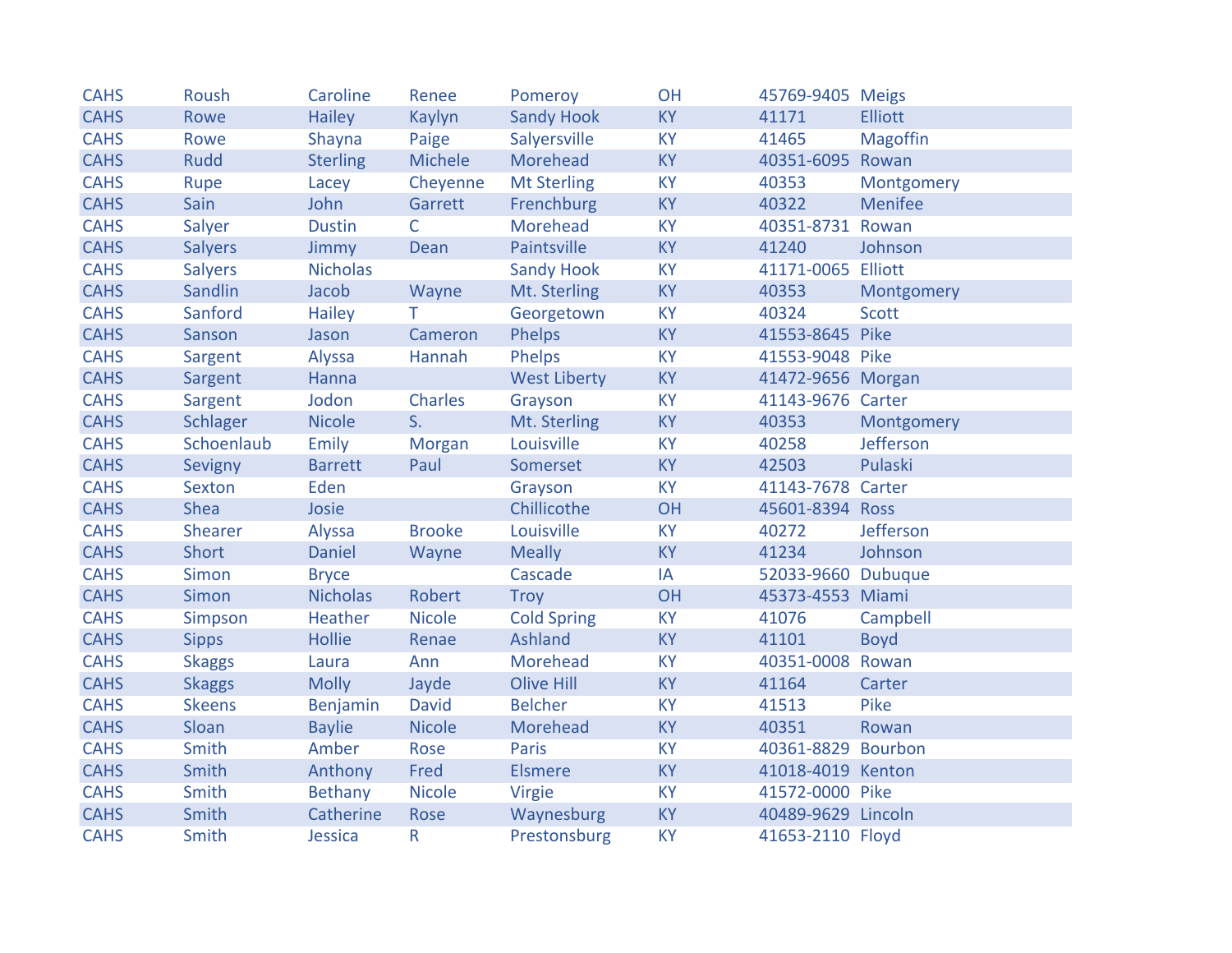| <b>CAHS</b> | Smith             | <b>Mikale</b>  | A.             | Morehead              | <b>KY</b> | 40351                | Rowan                 |
|-------------|-------------------|----------------|----------------|-----------------------|-----------|----------------------|-----------------------|
| <b>CAHS</b> | Smith             | Shelby         | Hope           | Catlettsburg          | <b>KY</b> | 41129                | <b>Boyd</b>           |
| <b>CAHS</b> | Smith             | Shelby         | <b>Taylor</b>  | <b>Fort Thomas</b>    | <b>KY</b> | 41075-2039 Campbell  |                       |
| <b>CAHS</b> | Smith             | <b>Trisha</b>  | S.             | Ashland               | <b>KY</b> | 41101-3680 Boyd      |                       |
| <b>CAHS</b> | Smith             | Zachary        | Wyatt          | Shelbyville           | <b>KY</b> | 40065-9638 Shelby    |                       |
| <b>CAHS</b> | Snider            | Jacob          | K.             | Louisville            | KY        | 40291-1457 Jefferson |                       |
| <b>CAHS</b> | <b>Sparks</b>     | Andrea         | D              | Hillsboro             | <b>KY</b> | 41049-9294 Fleming   |                       |
| <b>CAHS</b> | <b>Sparks</b>     | Lydia          | D              | Webbville             | <b>KY</b> | 41180-9074 Lawrence  |                       |
| <b>CAHS</b> | <b>Sparks</b>     | Tamara         | Charleen       | Louisa                | <b>KY</b> | 41230-6613 Lawrence  |                       |
| <b>CAHS</b> | Spencer           | Chloe          |                | Richmond              | <b>KY</b> | 40475-2204 Madison   |                       |
| <b>CAHS</b> | <b>Staab</b>      | Abigail        | Elizabeth      | Ft. Thomas            | <b>KY</b> | 41075                | Campbell              |
| <b>CAHS</b> | <b>Stacy</b>      | <b>Derrick</b> | S.             | Hazard                | <b>KY</b> | 41701                | Perry                 |
| <b>CAHS</b> | <b>Staggs</b>     | Madisyn        |                | Wheelersburg          | OH        | 45694-9047 Scioto    |                       |
| <b>CAHS</b> | <b>Stamm</b>      | Dalton         | Wade           | Wallingford           | <b>KY</b> | 41093-8089 Fleming   |                       |
| <b>CAHS</b> | <b>Stamper</b>    | Cameron        | M.             | Grayson               | <b>KY</b> | 41143-8558 Carter    |                       |
| <b>CAHS</b> | Staviski          | Carrie         | Elayne         | Owingsville           | <b>KY</b> | 40360                | <b>Bath</b>           |
| <b>CAHS</b> | <b>Stearns</b>    | Lauren         | Ashley         | <b>Mount Sterling</b> | <b>KY</b> |                      | 40353-1646 Montgomery |
| <b>CAHS</b> | <b>Stepp</b>      | Katherine      | Olivia         | <b>Salt Lick</b>      | <b>KY</b> | 40371-8737 Bath      |                       |
| <b>CAHS</b> | <b>Stevens</b>    | <b>Haley</b>   | L.             | Frenchburg            | <b>KY</b> | 40322                | Menifee               |
| <b>CAHS</b> | Stevenson         | Sahara         | Shay           | <b>Russell</b>        | <b>KY</b> | 41169-1304 Greenup   |                       |
| <b>CAHS</b> | <b>Stewart</b>    | Timothy        | Tristan        | Catlettsburg          | <b>KY</b> | 41129-9433 Boyd      |                       |
| <b>CAHS</b> | <b>Stiens</b>     | Robert         | Carl           | <b>Bethel</b>         | OH        | 45106-8637 Brown     |                       |
| <b>CAHS</b> | <b>Stiles</b>     | Katherine      | Elizabeth      | Pikeville             | <b>KY</b> | 41501                | Pike                  |
| <b>CAHS</b> | <b>Straus</b>     | <b>Brandy</b>  | <b>Nicole</b>  | Falmouth              | <b>KY</b> | 41040-8872 Pendleton |                       |
| <b>CAHS</b> | <b>Strong</b>     | William        | Cole           | <b>Great Falls</b>    | <b>MT</b> | 59404-1527 Cascade   |                       |
| <b>CAHS</b> | <b>Strouth</b>    | Kristi         | Dawn           | Pikeville             | <b>KY</b> | 41501-2932 Pike      |                       |
| <b>CAHS</b> | Sumpter           | Amanda         | <b>Nicole</b>  | Flemingsburg          | <b>KY</b> | 41041                | <b>Fleming</b>        |
| <b>CAHS</b> | Sweeney           | Jeremy         | $\mathbf{J}$   | Clearfield            | <b>KY</b> | 40313                | Rowan                 |
| <b>CAHS</b> | <b>Tackett</b>    | Jacob          | <b>Ulysses</b> | Catlettsburg          | KY        | 41129-9292 Boyd      |                       |
| <b>CAHS</b> | <b>Tackett</b>    | Lakota         | Daneyl         | Olive Hill            | <b>KY</b> | 41164-0114 Carter    |                       |
| <b>CAHS</b> | <b>Taliaferro</b> | Faith          | Marie          | Morehead              | <b>KY</b> | 40351-9761 Rowan     |                       |
| <b>CAHS</b> | <b>Taylor</b>     | Emma           | Karen          | Lexington             | <b>KY</b> | 40502-3545 Fayette   |                       |
| <b>CAHS</b> | <b>Taylor</b>     | Gregory        | Dejuan         | Redfox                | <b>KY</b> | 41847-0138 Knott     |                       |
| <b>CAHS</b> | Thacker           | Jacob          | Matthew        | Shelbiana             | KY        | 41562-0000 Pike      |                       |
| <b>CAHS</b> | <b>Thomas</b>     | <b>Kevin</b>   | Elijah         | Ashland               | <b>KY</b> | 41101-4928 Boyd      |                       |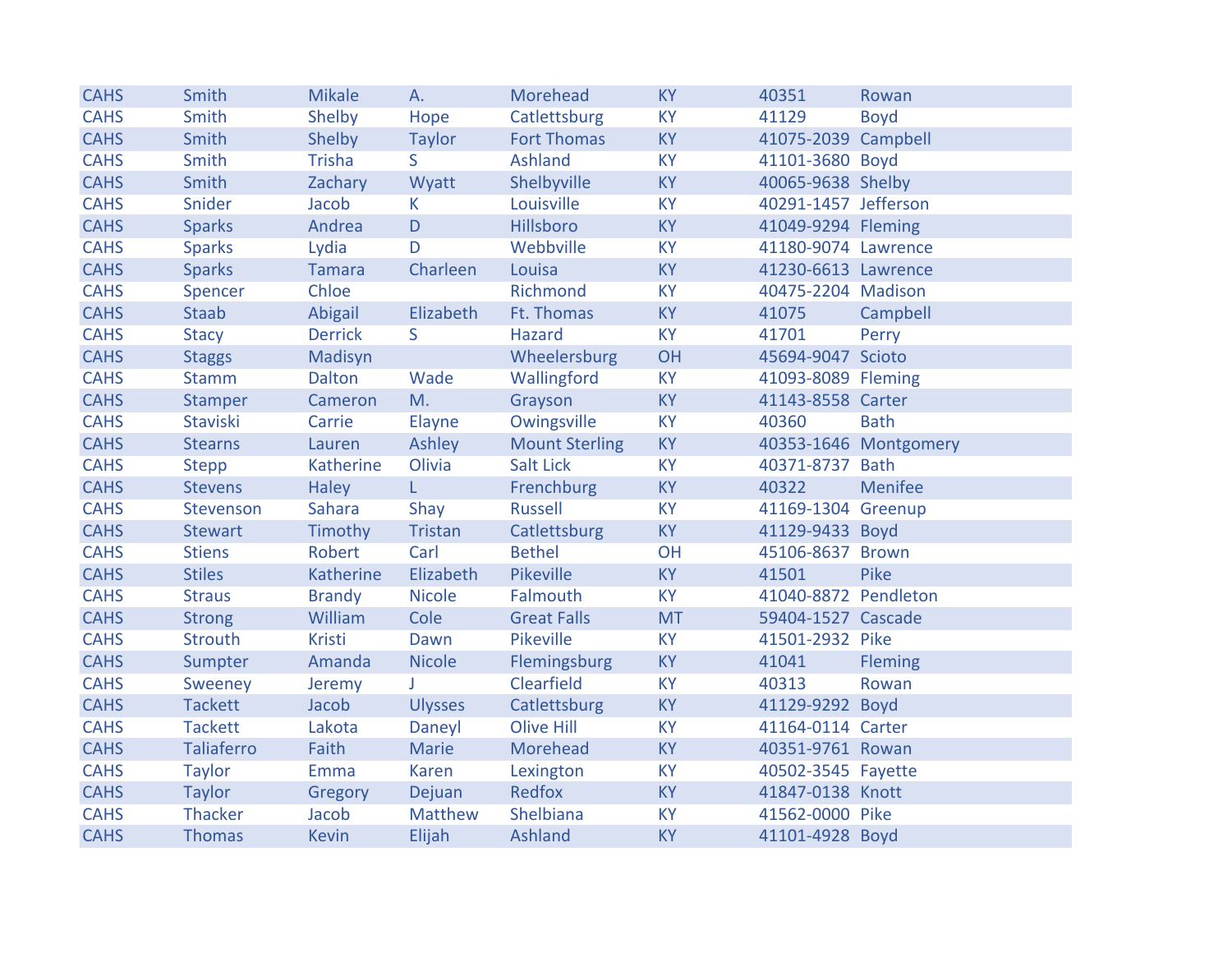| <b>CAHS</b> | Thompson        | Ashley          | Dawn            | <b>Mount Sterling</b> | <b>KY</b> |                     | 40353-1909 Montgomery |
|-------------|-----------------|-----------------|-----------------|-----------------------|-----------|---------------------|-----------------------|
| <b>CAHS</b> | Thompson        | Debra           | Le Ann          | Owingsville           | <b>KY</b> | 40360-9095 Bath     |                       |
| <b>CAHS</b> | Thompson        | James           | Seth            | Paris                 | <b>KY</b> | 40361               | <b>Bourbon</b>        |
| <b>CAHS</b> | Thompson        | Katlyn          | Dawn            | <b>Olive Hill</b>     | <b>KY</b> | 41164               | Carter                |
| <b>CAHS</b> | Thompson        | Morgan          | Cheyenne        | <b>Robinson Creek</b> | <b>KY</b> | 41560-8528          | Pike                  |
| <b>CAHS</b> | Thornsberry     | Kaylee          | Gale            | <b>West Liberty</b>   | <b>KY</b> | 41472               | Morgan                |
| <b>CAHS</b> | <b>Tilsley</b>  | <b>Frances</b>  | <b>Holly</b>    | <b>Olive Hill</b>     | <b>KY</b> | 41164-8938 Carter   |                       |
| <b>CAHS</b> | <b>Tinnell</b>  | Cassidy         | Faith           | <b>Taylorsville</b>   | <b>KY</b> | 40071-7949 Spencer  |                       |
| <b>CAHS</b> | Tipton          | <b>Madeline</b> | Grace           | <b>Ashland</b>        | <b>KY</b> | 41102               | <b>Boyd</b>           |
| <b>CAHS</b> | <b>Triplett</b> | <b>Misty</b>    | <b>Kay</b>      | Ashland               | <b>KY</b> | 41101               | <b>Boyd</b>           |
| <b>CAHS</b> | Trumbo          | Melody          | <b>Brooke</b>   | Manchester            | OH        | 45144               | Adams                 |
| <b>CAHS</b> | Tutorow         | <b>Bailey</b>   | Robert          | Morehead              | <b>KY</b> | 40351               | Rowan                 |
| <b>CAHS</b> | <b>Tuttle</b>   | Rezin           | Е.              | <b>Mount Sterling</b> | <b>KY</b> | 40353               | Montgomery            |
| <b>CAHS</b> | Vanbibber       | Megan           | Joe             | <b>Ashland</b>        | <b>KY</b> | 41102-8961 Boyd     |                       |
| <b>CAHS</b> | Vance           | Virginia        | May             | Catlettsburg          | <b>KY</b> | 41129-9592 Boyd     |                       |
| <b>CAHS</b> | Vanmeter        | Harlie          | <b>Nichole</b>  | Morgantown            | <b>KY</b> | 42261               | <b>Butler</b>         |
| <b>CAHS</b> | Vaughn          | <b>Beth</b>     |                 | Flemingsburg          | <b>KY</b> | 41041-2307 Fleming  |                       |
| <b>CAHS</b> | Vermillion      | Kamille         | C.              | Winchester            | <b>KY</b> | 40391-1740 Clark    |                       |
| <b>CAHS</b> | Vetter          | Theresa         | Marie           | Winchester            | <b>KY</b> | 40391-7021 Clark    |                       |
| <b>CAHS</b> | <b>Vickers</b>  | Juanita         |                 | Hardy                 | <b>KY</b> | 41531               | Pike                  |
| <b>CAHS</b> | Vinson          | Katelynn        | Elizabeth       | Florence              | <b>KY</b> | 41042-4770 Boone    |                       |
| <b>CAHS</b> | <b>Von Mann</b> | Elizabeth       | $\overline{A}$  | Richmond              | <b>KY</b> | 40475-0000 Madison  |                       |
| <b>CAHS</b> | Walker          | Abreona         | Shian           | Louisville            | <b>KY</b> | 40216               | Jefferson             |
| <b>CAHS</b> | Walker          | <b>Marcie</b>   | Rayann          | <b>Dry Ridge</b>      | <b>KY</b> | 41035-7002 Grant    |                       |
| <b>CAHS</b> | Walker          | Paulina         | <b>Brooke</b>   | Louisa                | <b>KY</b> | 41230               | Lawrence              |
| <b>CAHS</b> | Warner          | <b>Danielle</b> | F.              | Lexington             | <b>KY</b> | 40509               | Fayette               |
| <b>CAHS</b> | Waterbury       | Josey           |                 | Georgetown            | IN        | 47122               | Floyd                 |
| <b>CAHS</b> | <b>Watkins</b>  | Elizabeth       | Morgan          | Salyersville          | <b>KY</b> | 41465               | Magoffin              |
| <b>CAHS</b> | Watkins         | Phyllis         | Amanda          | <b>West Liberty</b>   | <b>KY</b> | 41472               | Morgan                |
| <b>CAHS</b> | <b>Watkins</b>  | Tabbitha        | Sue             | <b>Ewing</b>          | <b>KY</b> | 41039-8754 Fleming  |                       |
| <b>CAHS</b> | Webb            | Cameron         | Spencer         | Ashland               | <b>KY</b> | 41101-7244 Boyd     |                       |
| <b>CAHS</b> | Webb            | Joshua          | Wayne           | Frankfort             | <b>KY</b> | 40601-3320 Franklin |                       |
| <b>CAHS</b> | Webb            | Paris           |                 | Walton                | <b>KY</b> | 41094-1099 Boone    |                       |
| <b>CAHS</b> | Weinberger      | <b>Lee</b>      | $\overline{A}$  | Lexington             | <b>KY</b> | 40503-4101 Fayette  |                       |
| <b>CAHS</b> | Wells           | Allison         | <b>Danielle</b> | Somerset              | <b>KY</b> | 42503-5499 Pulaski  |                       |